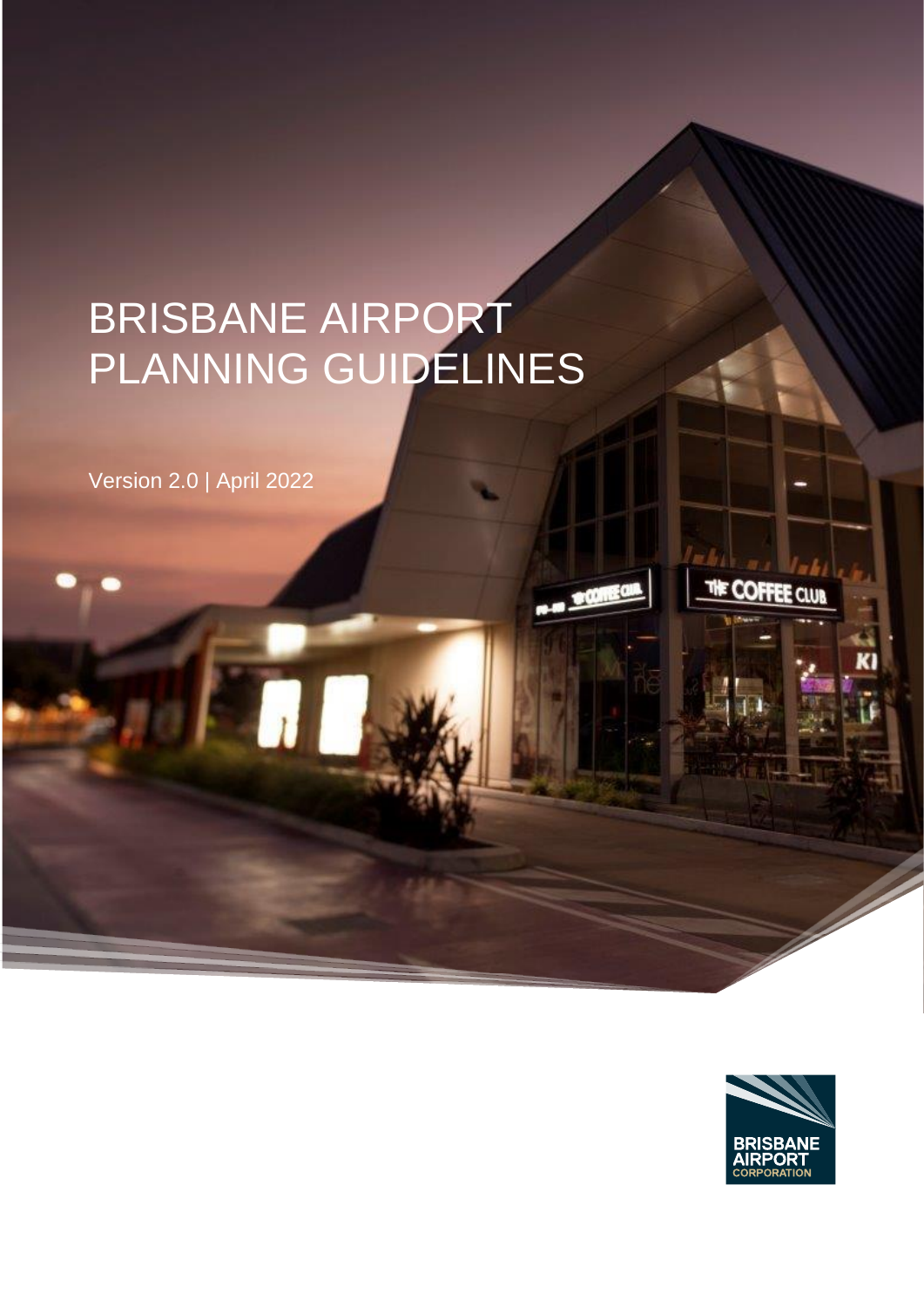#### **IMPORTANT NOTICE:**

This document is created by Brisbane Airport Corporation Pty Limited ABN 54 076 870 650 (BAC). The information set out in this publication is current at the date of its publication date but may change from time to time. This publication sets out the minimum planning requirements for Brisbane Airport and is intended for use as a guide of a general nature only. BAC accepts no liability for any planning, development or other business decisions or actions taken on the basis of this publication. Any development at Brisbane Airport should be consistent with the relevant building code and legislation, and the design and construction of the development must adhere to the relevant Australian Standards and/or applicable standards documents for that development type. To the extent permitted by law, BAC (including its directors, officers, agents, employees and contractors) will not be held liable to you or any other person for any claims, losses, damages and expenses (including direct or indirect losses or damages) arising out of or in connection with your use or reliance of this publication.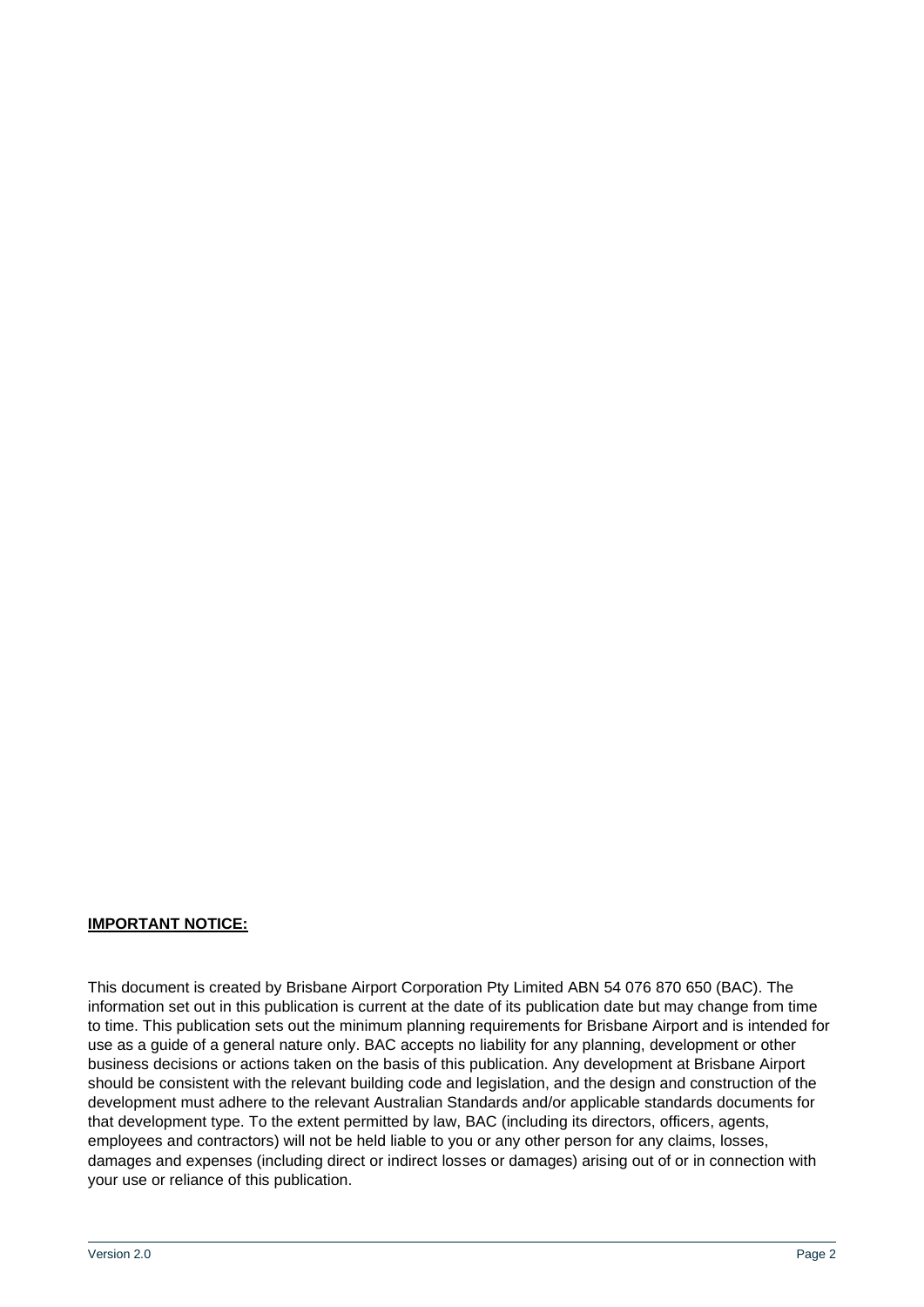# **CONTENTS**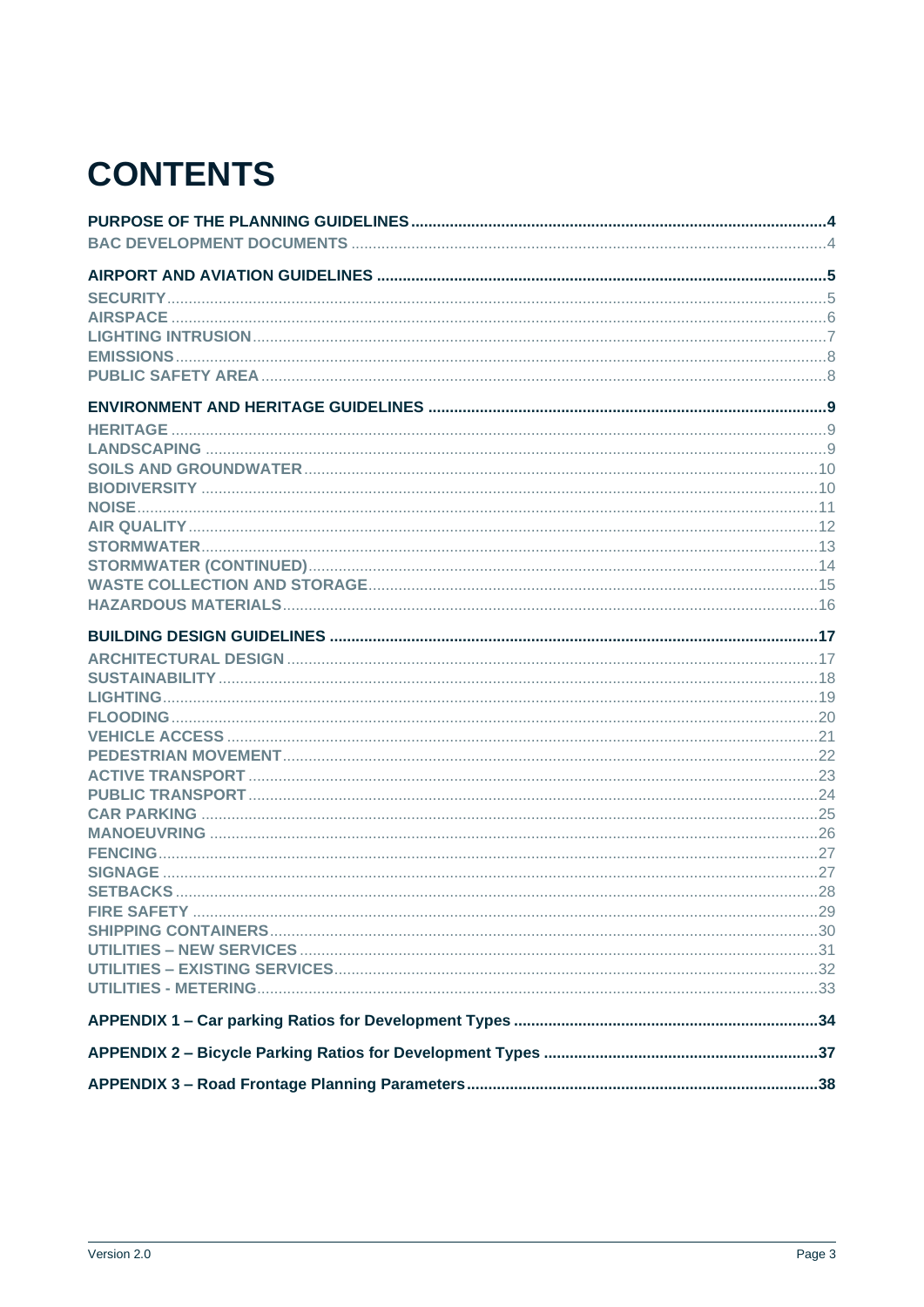# <span id="page-3-0"></span>**PURPOSE OF THE PLANNING GUIDELINES**

The Brisbane Airport Planning Guidelines (this document) have been created as a high-level framework to assist in the planning and development of sites across Brisbane Airport. The framework is similar to the requirements of a Local Government Planning Scheme, intended to support the direction set by the [Brisbane](https://www.bne.com.au/corporate/projects/airport-master-plan)  Airport 2020 [Master Plan.](https://www.bne.com.au/corporate/projects/airport-master-plan) 

The 2020 Master Plan sets out Brisbane Airport Corporation's (BAC) aspiration to create a sustainable world-class airport, a distinctive place that visitors keep coming back to, and the best possible neighbour and business partner by building collaborative relationships, exploring opportunities for sustainable growth and acting with integrity in guiding the airport towards a brighter future for all.

The quideline has been designed with the intent of providing flexible and adaptable development parameters that understand the importance of achieving optimal site-specific solutions.

These Guidelines will be reviewed periodically to ensure they are achieving the desired planning outcomes across Brisbane Airport. These Planning Guidelines form part of a suite of development documents that set out the requirements for a development at Brisbane Airport. In preparing development documentation, the Airport Approvals Manager should be contacted to discuss the development application and how it meets the development documentation set out below.

<span id="page-3-1"></span>

| <b>BAC DEVELOPMENT DOCUMENTS</b> |  |
|----------------------------------|--|
|                                  |  |

| <b>Document</b>                    | <b>Practitioners</b>                                      | <b>Purpose</b>                                                                                 |
|------------------------------------|-----------------------------------------------------------|------------------------------------------------------------------------------------------------|
| <b>Airport Planning Guidelines</b> | Useful for Town Planners and<br>Architects                | Sets our design objectives and<br>considerations                                               |
| <b>Airport Approval Guidelines</b> | <b>Useful for Project Managers</b><br>and Airport Tenants | Explains the steps in obtaining<br>development approvals and the key<br>organisations involved |
| <b>Technical Guidelines</b>        | Useful for Design Engineers                               | Sets out engineering specifications                                                            |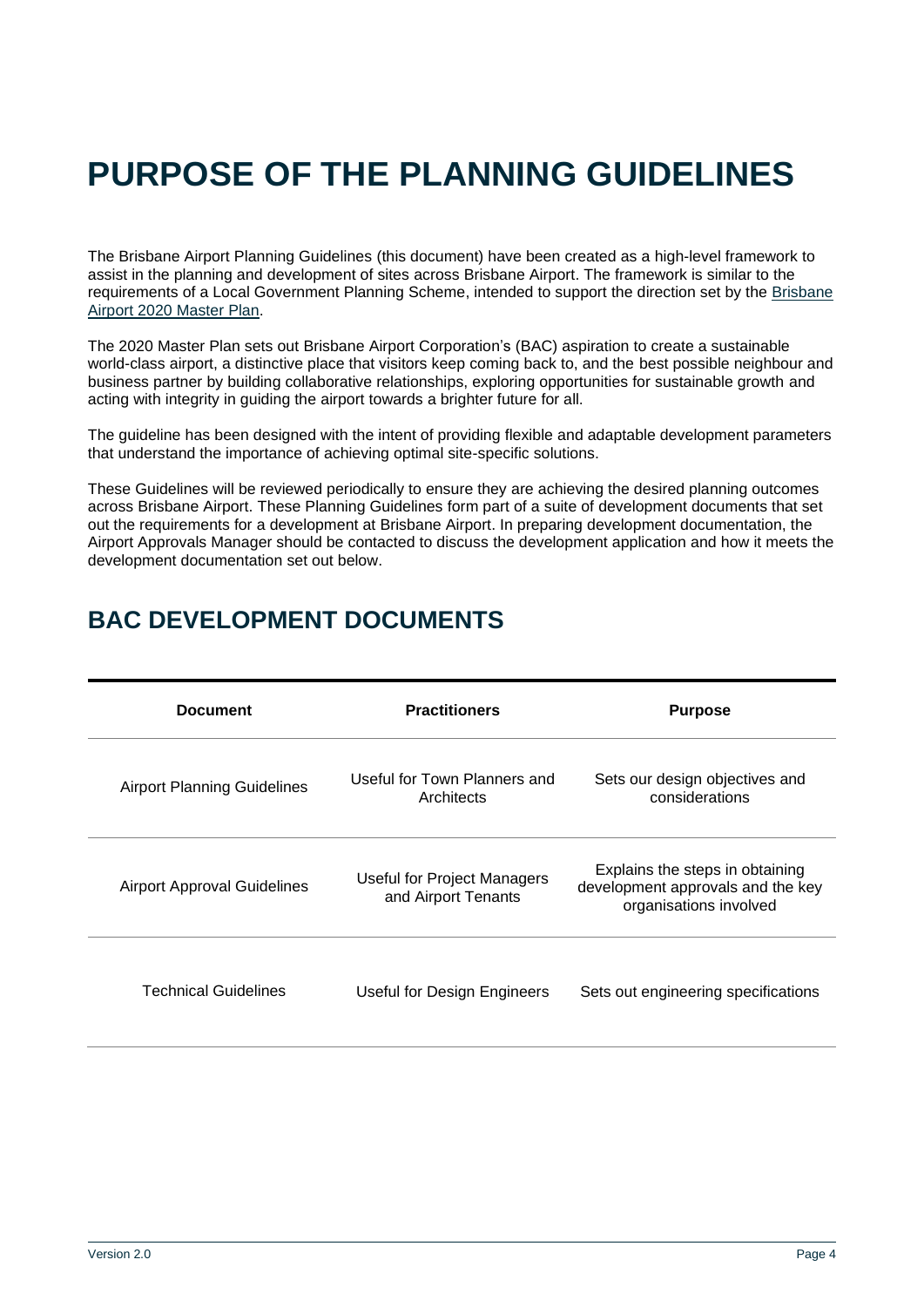# <span id="page-4-0"></span>**AIRPORT AND AVIATION GUIDELINES**

### <span id="page-4-1"></span>**SECURITY**

All developments must provide security for airside areas.

Developments must not encroach on areas of airside operations.

Where adjacent to airside activities, advice must be sought in relation to requirements and guidelines relating to; Transport Security; Airside Fences; Barriers and Contractors working airside and in sterile area.

Construction identified as vulnerable from aviation risks requires a Security Risk Assessment to Australian Standards. It must also meet the requirements of the Transport Security Plan

Critical infrastructure includes but is not limited to terminals, runways, aprons, fuel pipelines, Enhanced Inspection Areas, landside road network and bridges, JUHI facility, and electrical and water networks.

All landside buildings and structures are to be located a minimum of 3 metres from any airside security fences. For airside buildings, this is exclusion zone is reduced to 2 metres of any airside security fence.

All airside buildings should comply with the applicable requirements of Airservices Australia, Civil Aviation Safety Authority (CASA), and BAC regulations, standards, and recommended practices.

#### **Planning Objective Design Considerations**

All security fences (both temporary and permanent) must be constructed in accordance with the BAC standards.

Design specifications to mitigate identified risks and maintain architectural integrity, (such as the use of blast protection measures on glazing and barriers to prevent vehicle penetration) should be included to protect critical infrastructure or any building that is identified as vulnerable from aviation risks.

Building design should not adversely impact the safety and security of people or compromise the protection of critical infrastructure.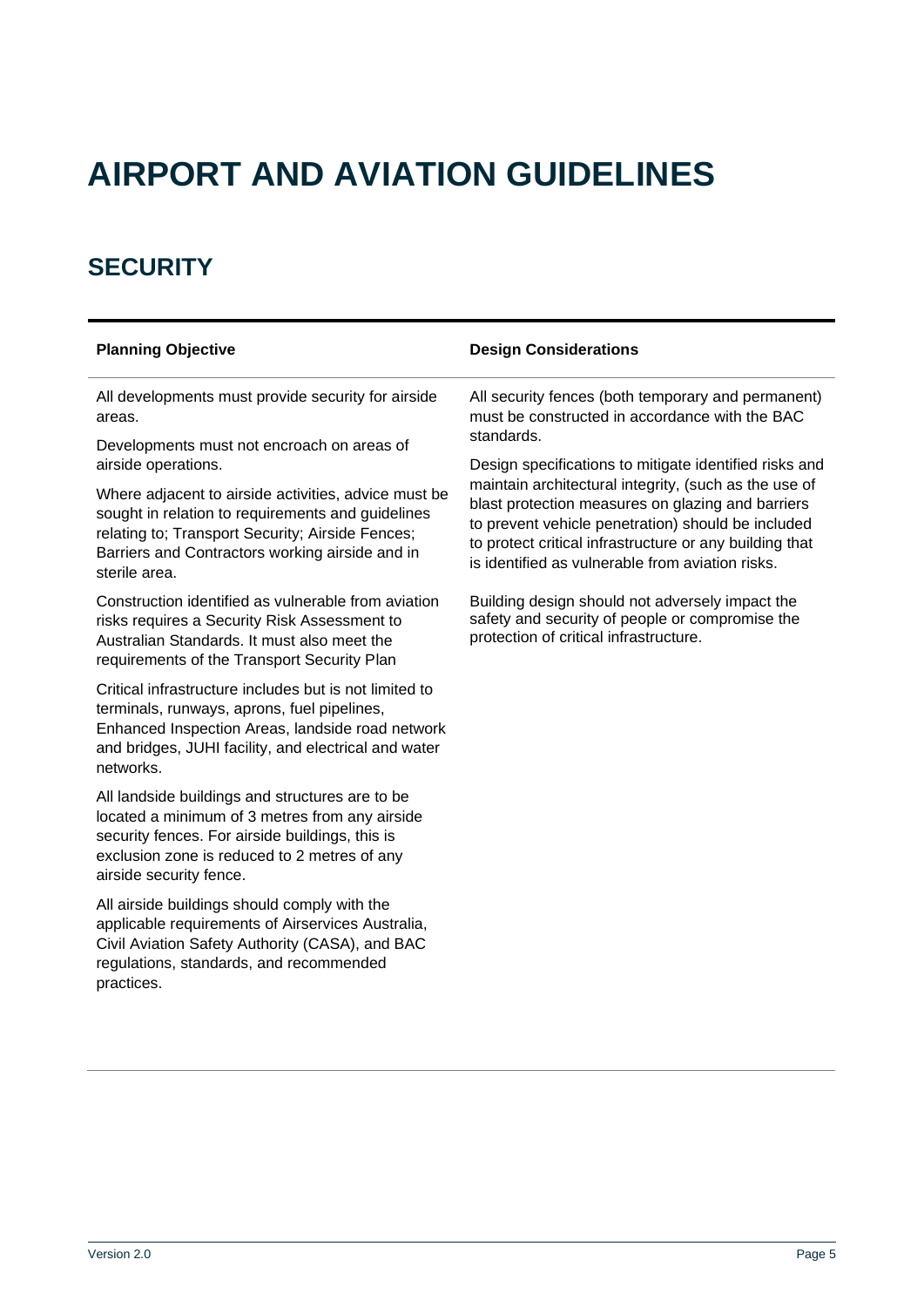## <span id="page-5-0"></span>**AIRSPACE**

Developments must not create a hazard or permanent or temporary obstruction to airspace operations.

Developments must not penetrate or create any physical obstruction into the Obstacle Limitation Surface (OLS) or PANS-OPS or create an obstacle to an aircraft operating to or from the Brisbane Airport.

#### **Planning Objective Design Considerations**

Building height in the vicinity of the Control Tower must maintain air traffic control sightlines to all Airside operational areas.

Developments must not impair the functioning of an aviation facility by creating a permanent or temporary structure or any other physical line-ofsight obstruction between transmitting or receiving devices that:

- Transmits an electromagnetic field that will interfere with the functioning of the aviation facility; or
- Contains a reflective surface that will interfere with the functioning of the aviation activities.

Where development intrudes into an airport's OLS or PANS-OPS, advice from BAC will need to be sought. Written confirmation of the advice from CASA may also be required.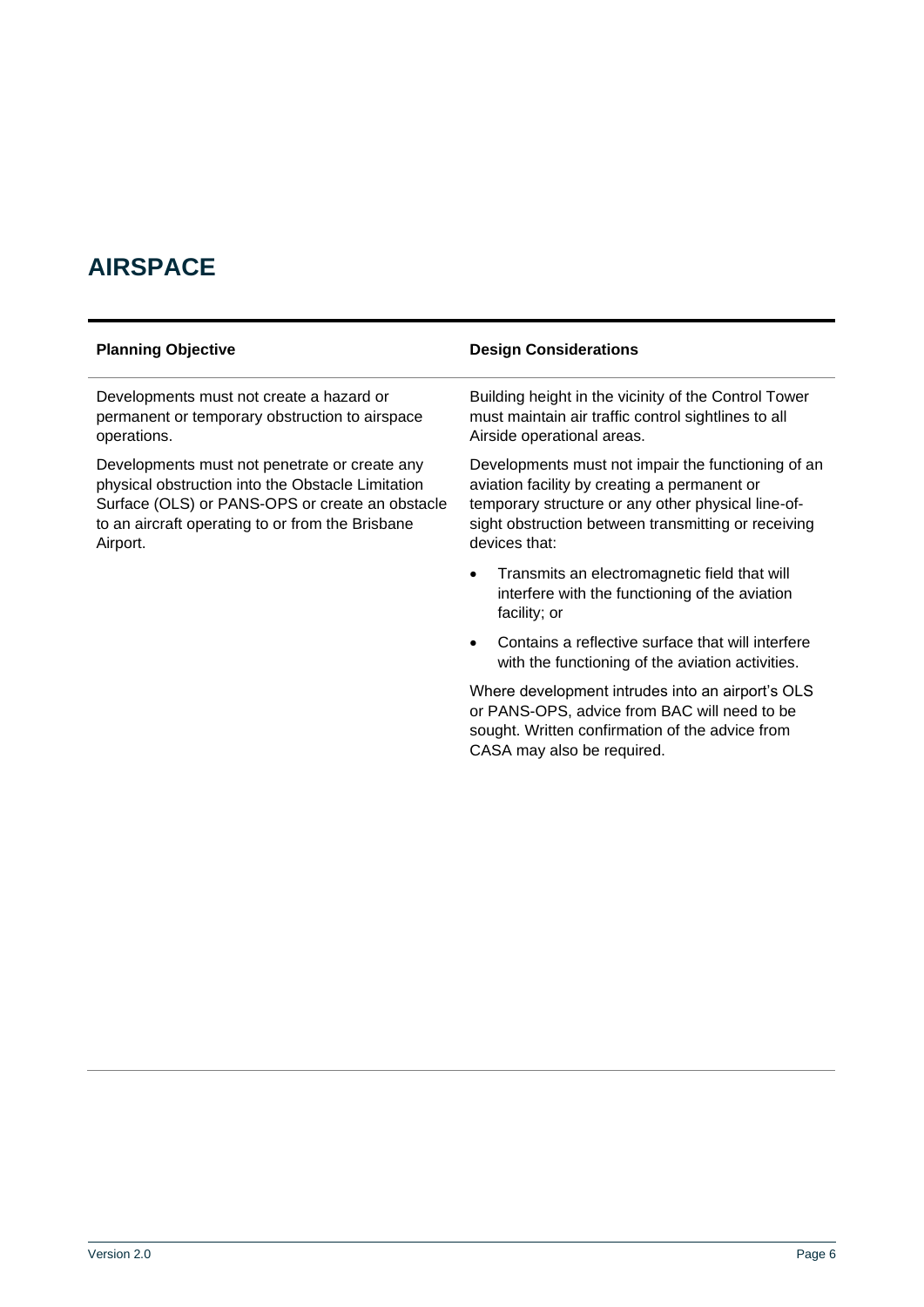## <span id="page-6-0"></span>**LIGHTING INTRUSION**

| <b>Planning Objective</b>                                                                                                                                                                                                                 | <b>Design Considerations</b>                                                                                                                                                                                                                                                                                                                                                                                                                                                                                                                                                                                                                                                                                                                                                                                                                                                                                                                                                         |
|-------------------------------------------------------------------------------------------------------------------------------------------------------------------------------------------------------------------------------------------|--------------------------------------------------------------------------------------------------------------------------------------------------------------------------------------------------------------------------------------------------------------------------------------------------------------------------------------------------------------------------------------------------------------------------------------------------------------------------------------------------------------------------------------------------------------------------------------------------------------------------------------------------------------------------------------------------------------------------------------------------------------------------------------------------------------------------------------------------------------------------------------------------------------------------------------------------------------------------------------|
| Buildings and structures must not adversely impact<br>airport operations or interfere with pilot vision.<br>Developments must not involve:<br>Coloured flashing or sodium lighting<br>Glare or upward shining lights; or<br>Flare plumes. | Developments should ensure that outdoor lighting:<br>Does not imitate the format of approach or<br>$\bullet$<br>runway lighting by configuring lights in straight<br>parallel lines greater than 500 metres in length.<br>Does not emit light that will exceed the<br>$\bullet$<br>maximum light intensity specified below:<br>Zone A - 0 candela - 600 metres wide<br>1000 metres from runway strip<br>Zone B - 50 candela - 900 metres wide<br>2000 metres from runway strip<br>Zone C - 150 candela - 1200 metres wide<br>$\bullet$<br>3000 metres from runway strip<br>Zone D - 450 candela - 1500 metres wide<br>$\bullet$<br>4500 metres from runway strip<br>Other - Max intensity of light sources 3<br>degrees above horizon.<br>Compliance may be demonstrated by complying<br>with the standards specified in the CASA Guideline<br>Chapter 12-Aerodrome lighting, 1.2 Lighting in the<br>vicinity of an aerodrome and written confirmation<br>from the airport operator. |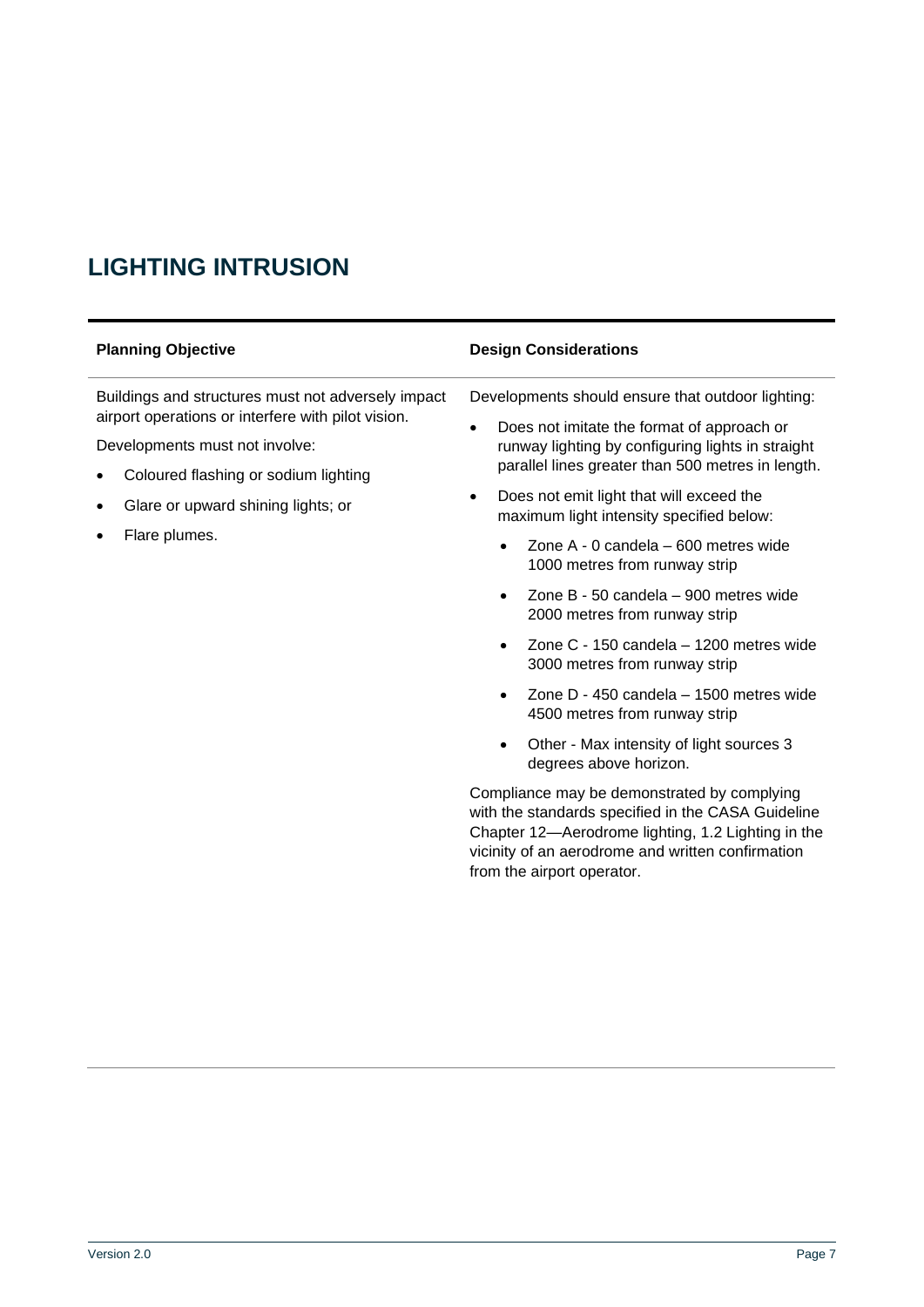#### <span id="page-7-0"></span>**EMISSIONS**

| <b>Planning Objective</b>                                                                                                                                  | <b>Design Considerations</b>                                                                                               |
|------------------------------------------------------------------------------------------------------------------------------------------------------------|----------------------------------------------------------------------------------------------------------------------------|
| Emissions must not significantly affect air<br>turbulence, visibility or aircraft engine operation<br>within the operational airspace of Brisbane Airport. | Development does not emit into the OLS:                                                                                    |
|                                                                                                                                                            | A gaseous plume which exceeds the velocity as<br>٠<br>stated in the Airports (Protection of Airspace)<br>Regulations 1996. |
|                                                                                                                                                            | Smoke, dust, ash, steam or other airborne<br>$\bullet$<br>particulates which may affect Airport<br>operations.             |
|                                                                                                                                                            |                                                                                                                            |

## <span id="page-7-1"></span>**PUBLIC SAFETY AREA**

| <b>Planning Objective</b>                                                                                           | <b>Design Considerations</b>                                                               |
|---------------------------------------------------------------------------------------------------------------------|--------------------------------------------------------------------------------------------|
| Development does not expose or increase the risk<br>to public safety in a Public Safety Area.                       | Development does not materially increase the<br>storage and handling of dangerous goods or |
| Development must not increase the number of<br>people living, working or congregating in the Public<br>Safety Area. | combustible liquids within the PSA.                                                        |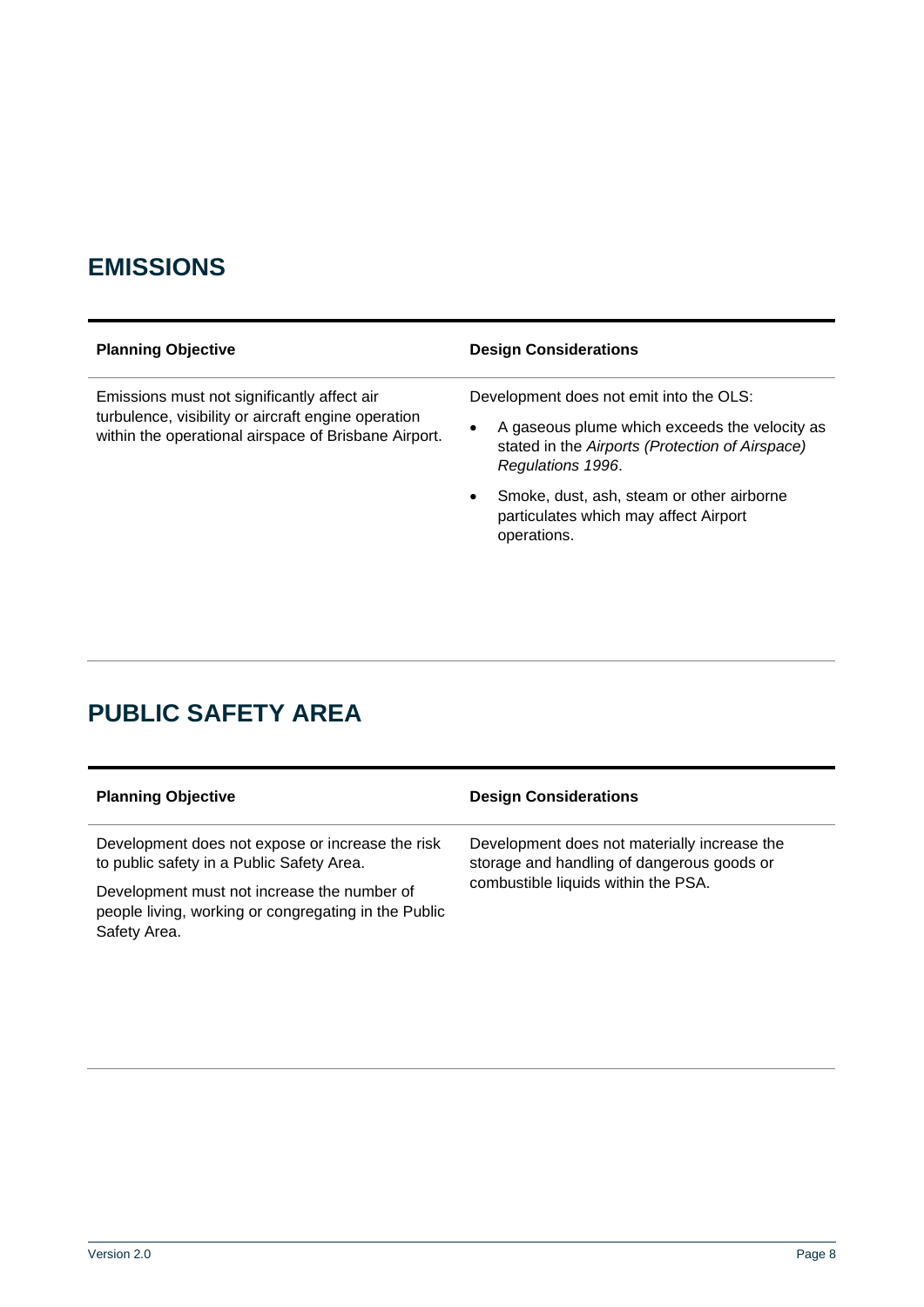# <span id="page-8-0"></span>**ENVIRONMENT AND HERITAGE GUIDELINES**

#### <span id="page-8-1"></span>**HERITAGE**

Development does not diminish the heritage significance of historic and Aboriginal cultural and spiritual sites

#### **Planning Objective Design Considerations**

Development should aim to preserve the heritage setting of listed historic and cultural heritage sites and values and are to be sited in an appropriate manner. Section 11 of the 2020 Airport Environment Strategy outlines objectives for preserving and promoting heritage.

#### <span id="page-8-2"></span>**LANDSCAPING**

| <b>Planning Objective</b>                                                                                                      | <b>Design Considerations</b>                                                                                                                                          |
|--------------------------------------------------------------------------------------------------------------------------------|-----------------------------------------------------------------------------------------------------------------------------------------------------------------------|
| The landscape setting must provide a functioning<br>ecological system supporting the operational needs<br>of Brisbane Airport. | Landscaping must be undertaken in accordance<br>with the Brisbane Airport Landscape Setting<br>Strategy.                                                              |
|                                                                                                                                | Landscaping should establish a natural green frame<br>for development and creates memorable landscape<br>experiences that are distinctive of Southeast<br>Queensland. |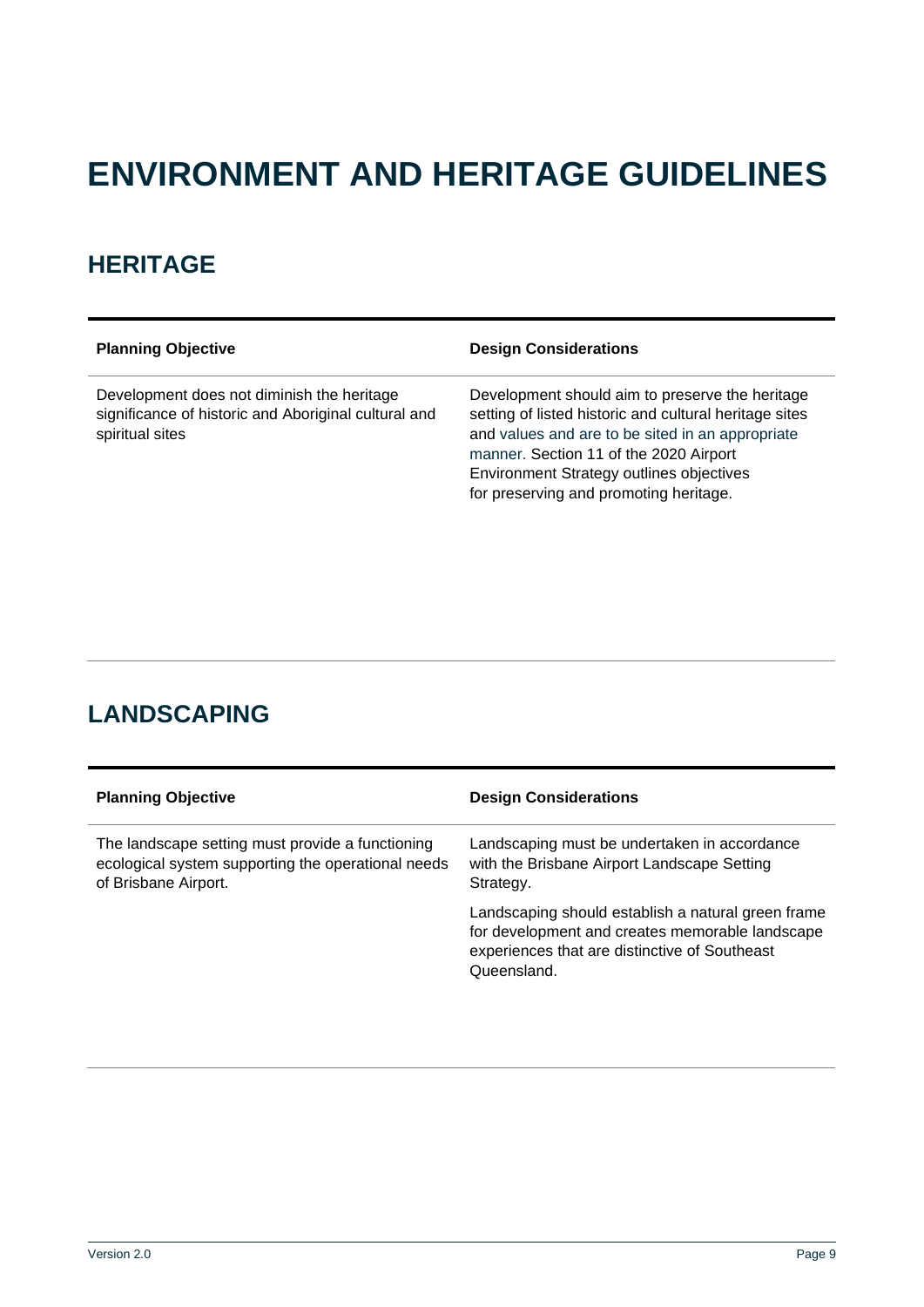## <span id="page-9-0"></span>**SOILS AND GROUNDWATER**

| <b>Planning Objective</b>                                                                                                                                                    | <b>Design Considerations</b>                                                                                                                                                                                         |
|------------------------------------------------------------------------------------------------------------------------------------------------------------------------------|----------------------------------------------------------------------------------------------------------------------------------------------------------------------------------------------------------------------|
| To minimise potential ecological and human health<br>impacts, developments must adhere to industry<br>standard soil and groundwater monitoring and<br>management principles. | Appropriate investigations are to be undertaken in<br>accordance with industry standards for potential<br>and actual acid sulphate soils (PASS/AASS), soil<br>and groundwater contamination, and asbestos.           |
|                                                                                                                                                                              | Water and soil are to be managed in accordance<br>with Airports (Environment Protection) Regulations<br>1997, the 2020 PFAS National Environment<br>Protection Measure and relevant guidance material.               |
|                                                                                                                                                                              | Note: Information on soil and groundwater<br>management can be found in Section 3 of the 2020<br>Airport Environment Strategy along with locations of<br>known contaminated sites (excluding PFAS<br>contamination). |

### <span id="page-9-1"></span>**BIODIVERSITY**

| <b>Planning Objective</b>                                                                                           | <b>Design Considerations</b>                                                                                                                                                                                                                                                               |
|---------------------------------------------------------------------------------------------------------------------|--------------------------------------------------------------------------------------------------------------------------------------------------------------------------------------------------------------------------------------------------------------------------------------------|
| Development must maintain a healthy and<br>sustainable ecosystem to support and foster<br>existing fauna and flora. | Development must be undertaken in accordance<br>with the provisions of the Landscape Setting<br>Strategy. Development adjacent to or which has a<br>potential impact on the Environmentally Significant<br>Areas and Biodiversity Zones must ensure<br>biodiversity values are maintained. |
|                                                                                                                     | <b>Note:</b> Environmentally Significant Areas and<br>Biodiversity Zones are identified in the Airport<br><b>Environment Strategy.</b>                                                                                                                                                     |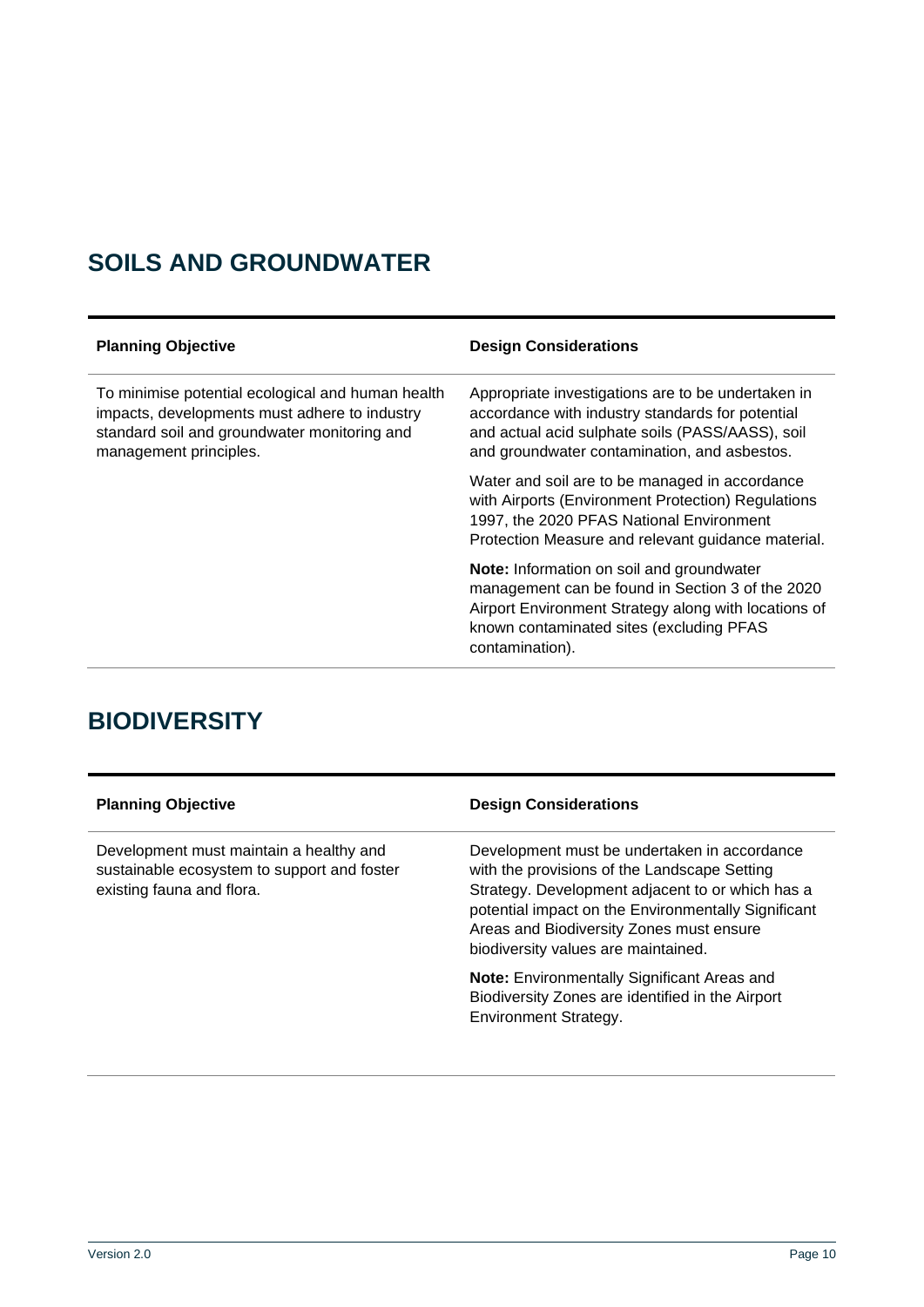#### <span id="page-10-0"></span>**NOISE**

requirements.

Guidelines does not restrict the hours of operation of future developments, providing compliance can

be demonstrated with relevant laws and

| <b>Planning Objective</b>                           | <b>Design Considerations</b>                        |
|-----------------------------------------------------|-----------------------------------------------------|
| Developments must adequately attenuate for noise    | Buildings are to be designed and attenuated to      |
| in buildings to protect the health and wellbeing of | minimise the level of disturbance from external     |
| occupants and to ensure no adverse impacts from     | noise sources including Airport operations,         |
| noise affecting adjoining developments.             | surrounding land uses, roads and rail.              |
| Developments must comply with Schedule 4 of the     | Buildings incorporate appropriate insulation, noise |
| Airports (Environment Protection) Regulations       | attenuation and design measures where located       |
| 1997.                                               | within the noise exposure contour or potentially    |
| Note: Brisbane Airport operates 24 hours a day, 7   | impacted by aircraft noise.                         |
| days a week. The Brisbane Airport Planning          | Note: Refer to the Brisbane Airport Master Plan for |

**Note:** Refer to the Brisbane Airport Master Plan for the Ultimate Capacity Australian Noise Exposure Forecast (ANEF), and AS 2021 (Acoustics - Aircraft Noise Intrusion).

**Note:** Refer to AS/NZS 2107:2016 Acoustics – Recommended Design Sound Levels and Reverberation Times for Building Interiors.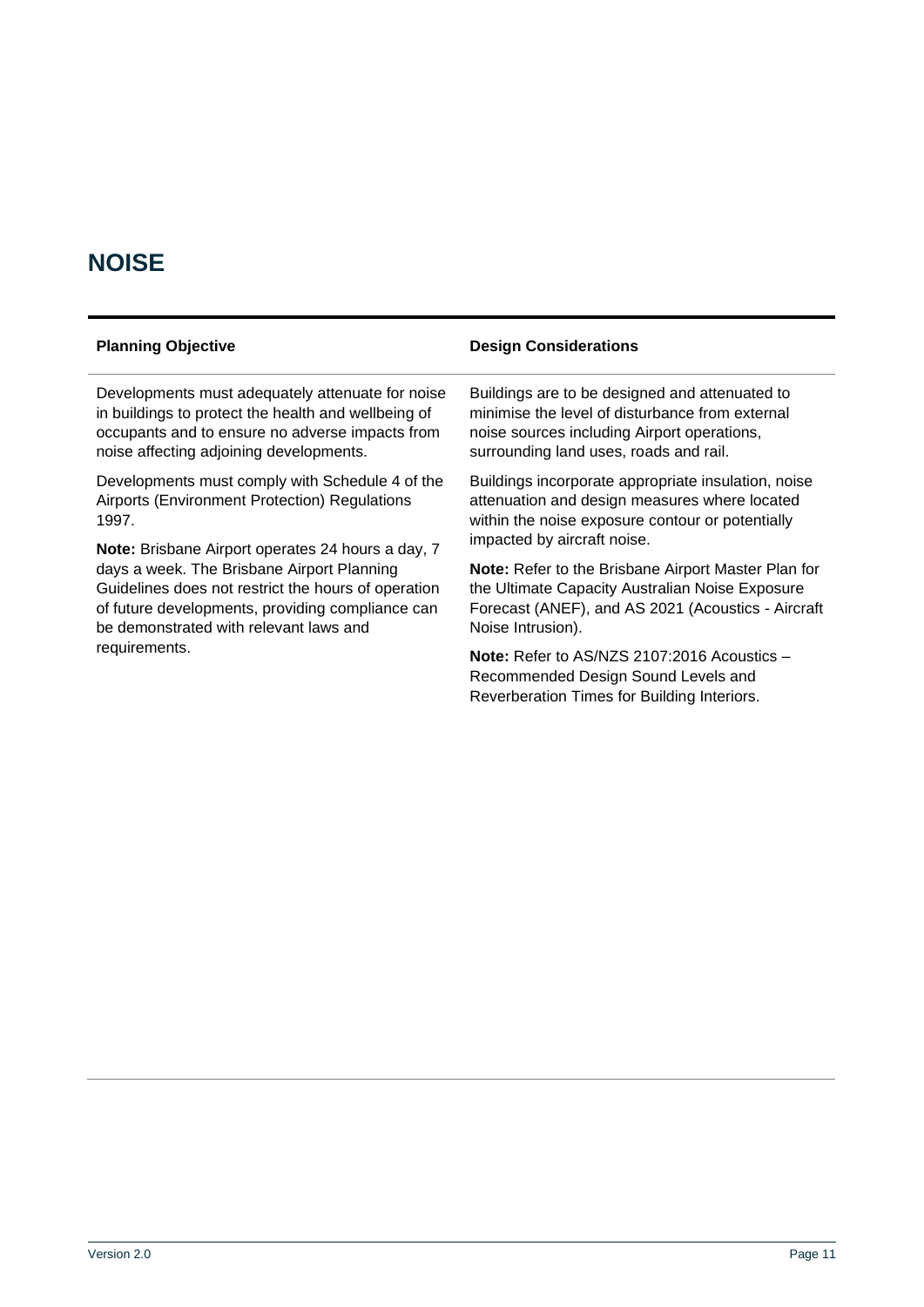### <span id="page-11-0"></span>**AIR QUALITY**

Developments must promote the health and wellbeing of building occupants through the achievement of healthy standards in air quality.

Developments must not unduly impact on the air quality of sensitive uses.

Emissions are required to be within the accepted limits of pollution specified in Schedule 1 of the *Airports (Environment Protection) Regulations 199*7.

#### **Planning Objective Design Considerations**

In the case of a development or operation being likely to cause a release of odour, appropriate mitigation measures are to be incorporated into the design. (Odours are as defined in Section 2.01 of the *Airports (Environment Protection) Regulations 1997*.)

Developments should ensure that if an odour is released, exhaust vent outlets are discharged vertically and directed away from any sensitive use or outdoor air intake (separated by a minimum of 6 metres).

Exhaust vents from any car park or bus station should be separated from any sensitive use by a minimum of 15 metres.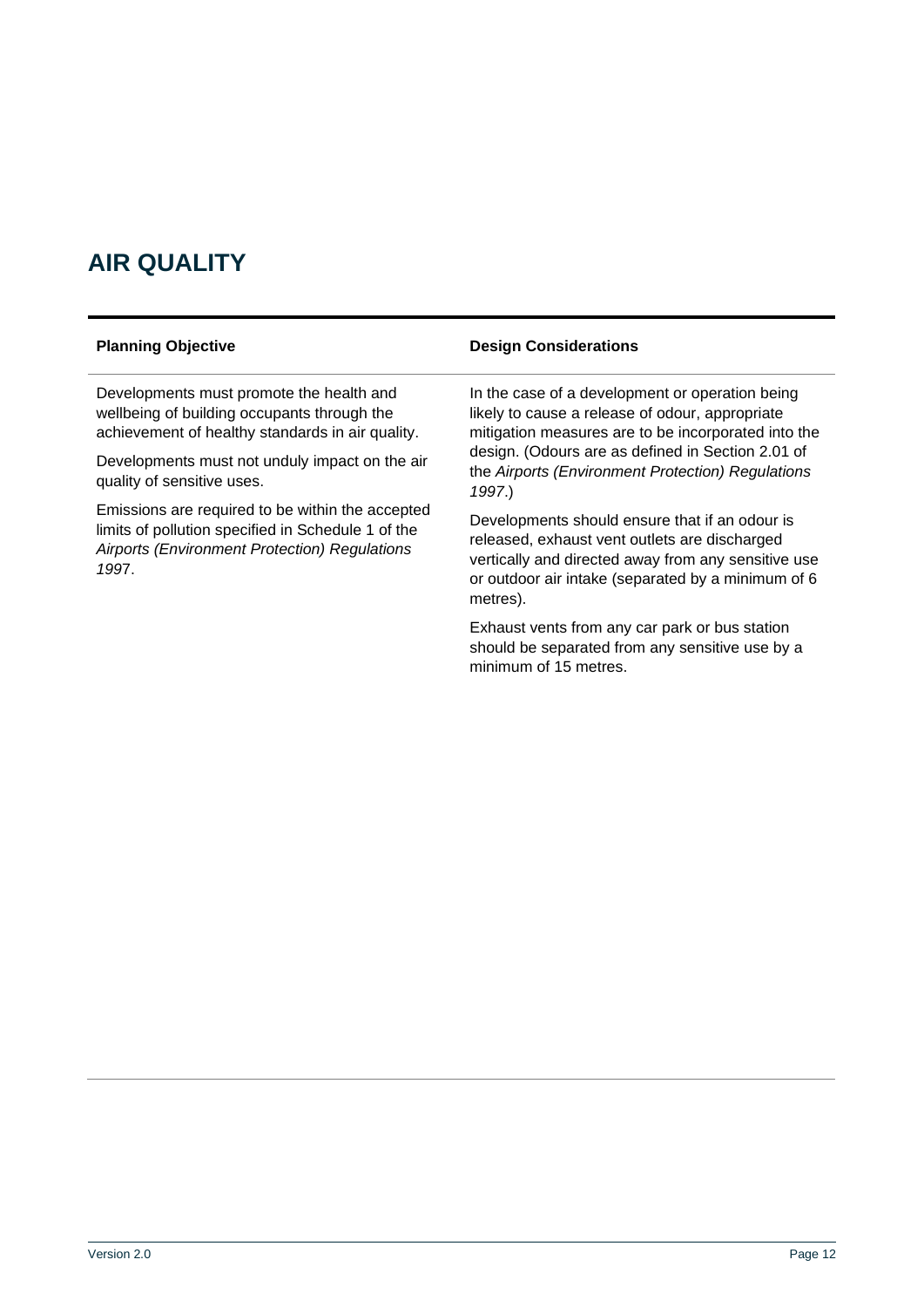#### <span id="page-12-0"></span>**STORMWATER**

Reasonable and practicable measures must be undertaken to prohibit pollution and/or contamination directly or indirectly entering the storm water system.

Stormwater drainage from the site should be of an acceptable quality and volume to prevent harmful impacts on receiving waters

Water Sensitive Urban Design principles should be applied (refer to the Brisbane Airport Landscape Setting Strategy). Stormwater and other site run-off are to be treated and managed on-site to achieve best practice environmental protection.

A wide variety of landscape measures should be used to manage stormwater flows, utilise stormwater within the site and minimise supplementary watering of landscaping.

Stormwater harvesting opportunities must be designed to address wildlife strike risks (i.e., incorporation of large emergent macrophytes which provide limited habitat for high-risk species).

Stormwater discharge points are to be located so that they do not adversely impact on areas of ecological value, or cause nuisance or damage to adjoining properties.

**Note:** The Airports (Environment Protection) Regulations 1997, requires developers and operators to take all reasonable and practicable measures to avoid polluting

#### **Planning Objective Design Considerations**

All stormwater leaving a site should achieve the following minimum reductions in total pollutant load, compared to untreated stormwater run-off:

- 80% reduction in Total Suspended Solids
- 60% reduction in Total Phosphorus
- 45% reduction in Total Nitrogen
- 90% reduction in Gross Pollutants/litter; and
- Hydrocarbons visible sheen or odour.

The stormwater management strategy should provide for:

- An acceptable level of flood immunity
- Public safety and risk-management measures
- Erosion and sediment control; and
- Water Sensitive Urban Design alternatives in parallel with site landscaping.

The careful design and placement of landscape measures should integrate the many benefits for the water cycle, including:

- Reduced peak stormwater discharges
- Increased groundwater recharge
- Reduced erosion and sedimentation
- Increased retention of soil moisture
- Lower water costs; and
- Enhanced scenic amenity and ecological benefits.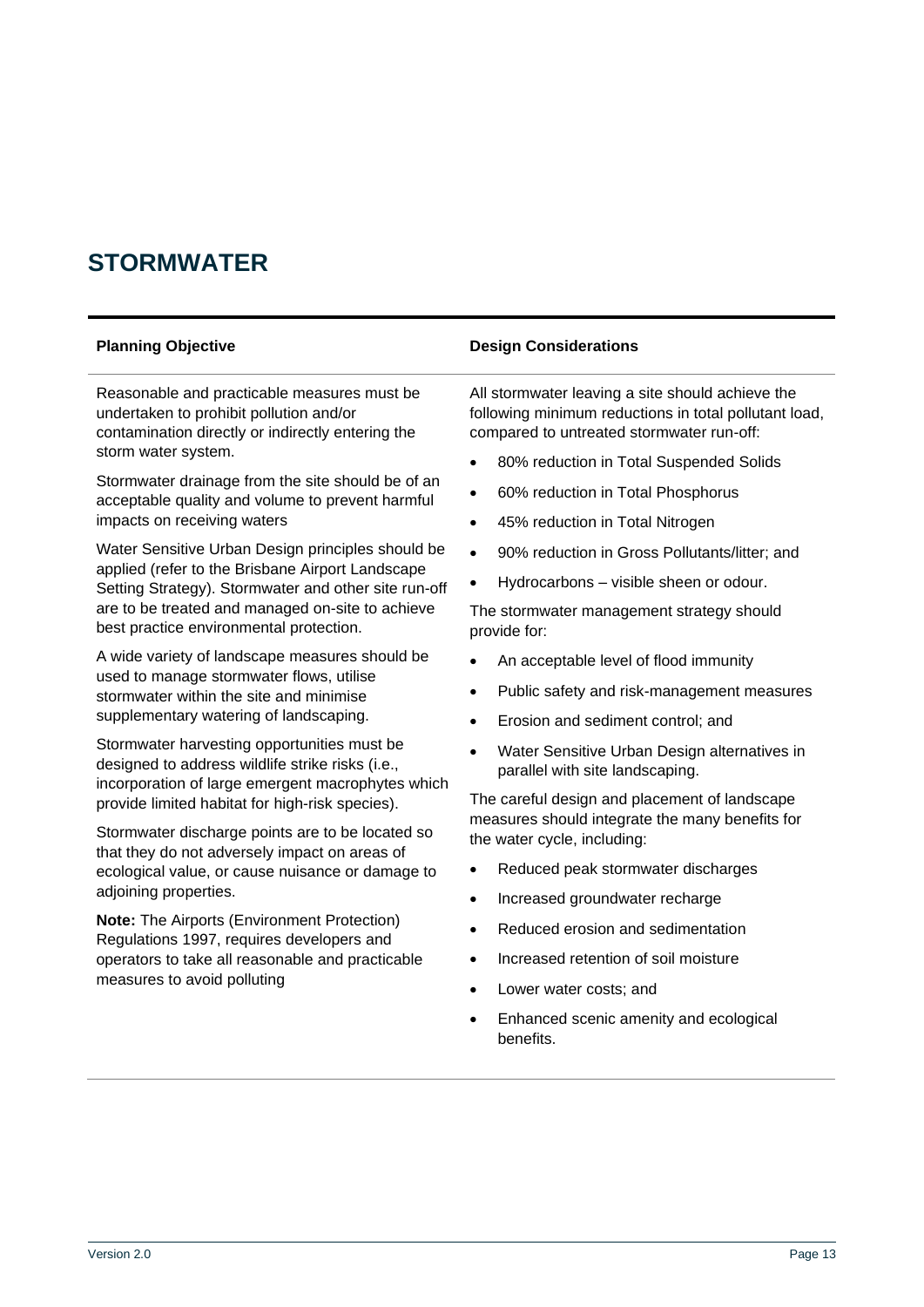# <span id="page-13-0"></span>**STORMWATER (CONTINUED)**

| <b>Planning Objective</b> | <b>Design Considerations</b>                                                                                                                                                                             |
|---------------------------|----------------------------------------------------------------------------------------------------------------------------------------------------------------------------------------------------------|
|                           | Where possible, landscape and stormwater<br>measures should be integrated, including:                                                                                                                    |
|                           | Vegetated filter strips                                                                                                                                                                                  |
|                           | Vegetated swales                                                                                                                                                                                         |
|                           | at-source bioretention systems<br>٠                                                                                                                                                                      |
|                           | Tree pits                                                                                                                                                                                                |
|                           | Constructed stormwater treatment wetlands                                                                                                                                                                |
|                           | Vegetated soak/retention areas                                                                                                                                                                           |
|                           | Green roofs.                                                                                                                                                                                             |
|                           | BAC's accepted recommended modelling software<br>to determine stormwater pollutant export and<br>treatment measure efficiency is MUSIC (Model for<br>Urban Stormwater Improvement<br>Conceptualisation). |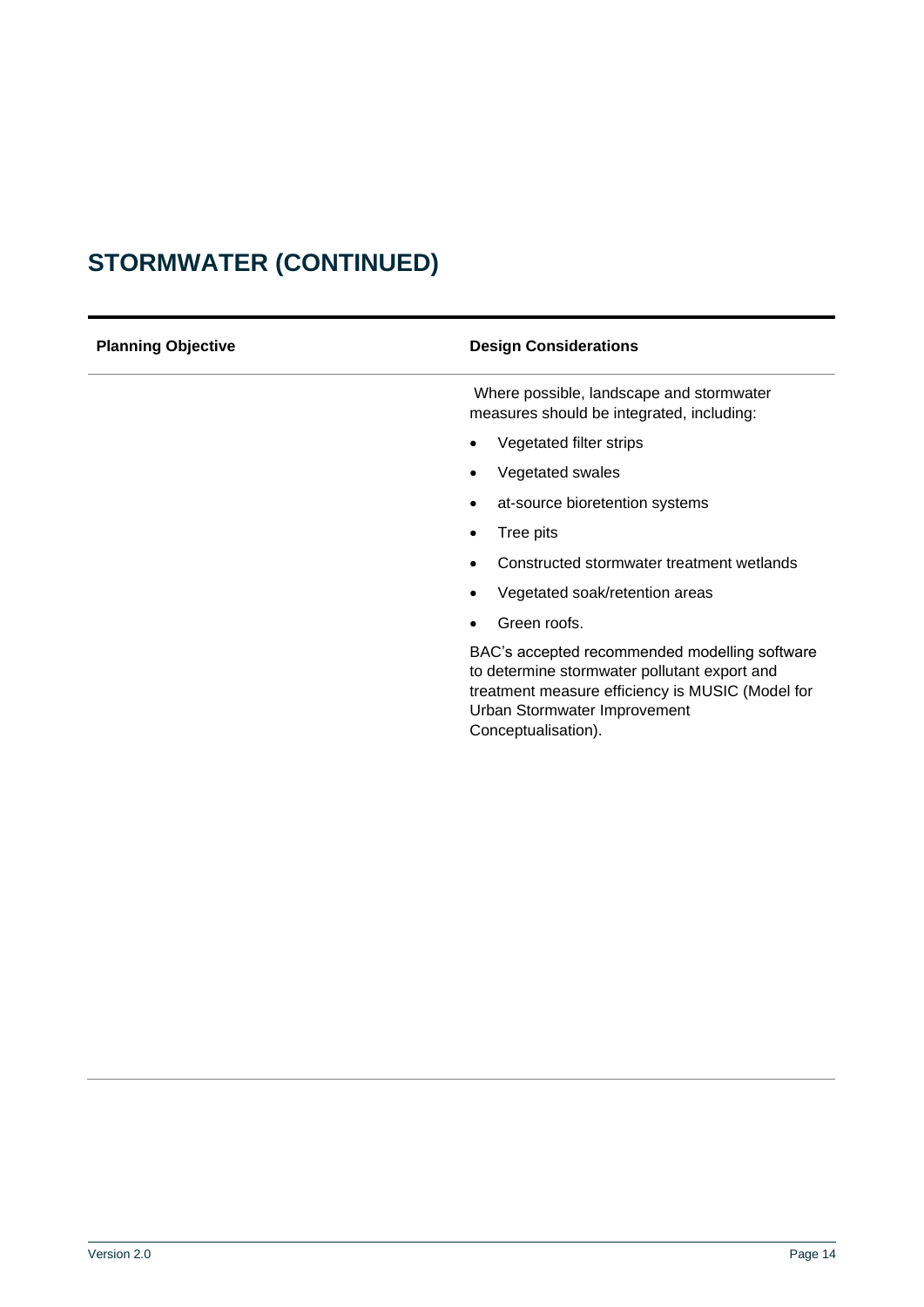## <span id="page-14-0"></span>**WASTE COLLECTION AND STORAGE**

| <b>Planning Objective</b>                                                                                                                          | <b>Design Considerations</b>                                                                                                                   |
|----------------------------------------------------------------------------------------------------------------------------------------------------|------------------------------------------------------------------------------------------------------------------------------------------------|
| Developments must incorporate fit-for-purpose<br>measures to manage, store, recycle and dispose of<br>waste responsibility.                        | Where possible, waste collection, and associated<br>vehicle movements, should be located behind or<br>under buildings.                         |
| Developments must incorporate a dedicated area<br>for the collection of waste and recycling with<br>appropriate access for all building occupants. | Developments must incorporate designated areas<br>allocated for the storage and collection of<br>recyclable material and non-recyclable waste. |
|                                                                                                                                                    | Oily, regulated or biosecurity waste must be stored<br>with appropriate bunding, segregation and<br>covering.                                  |
|                                                                                                                                                    | On-site waste collection areas must be provided<br>with sufficient space for safe manoeuvring of a<br>collection vehicle.                      |
|                                                                                                                                                    |                                                                                                                                                |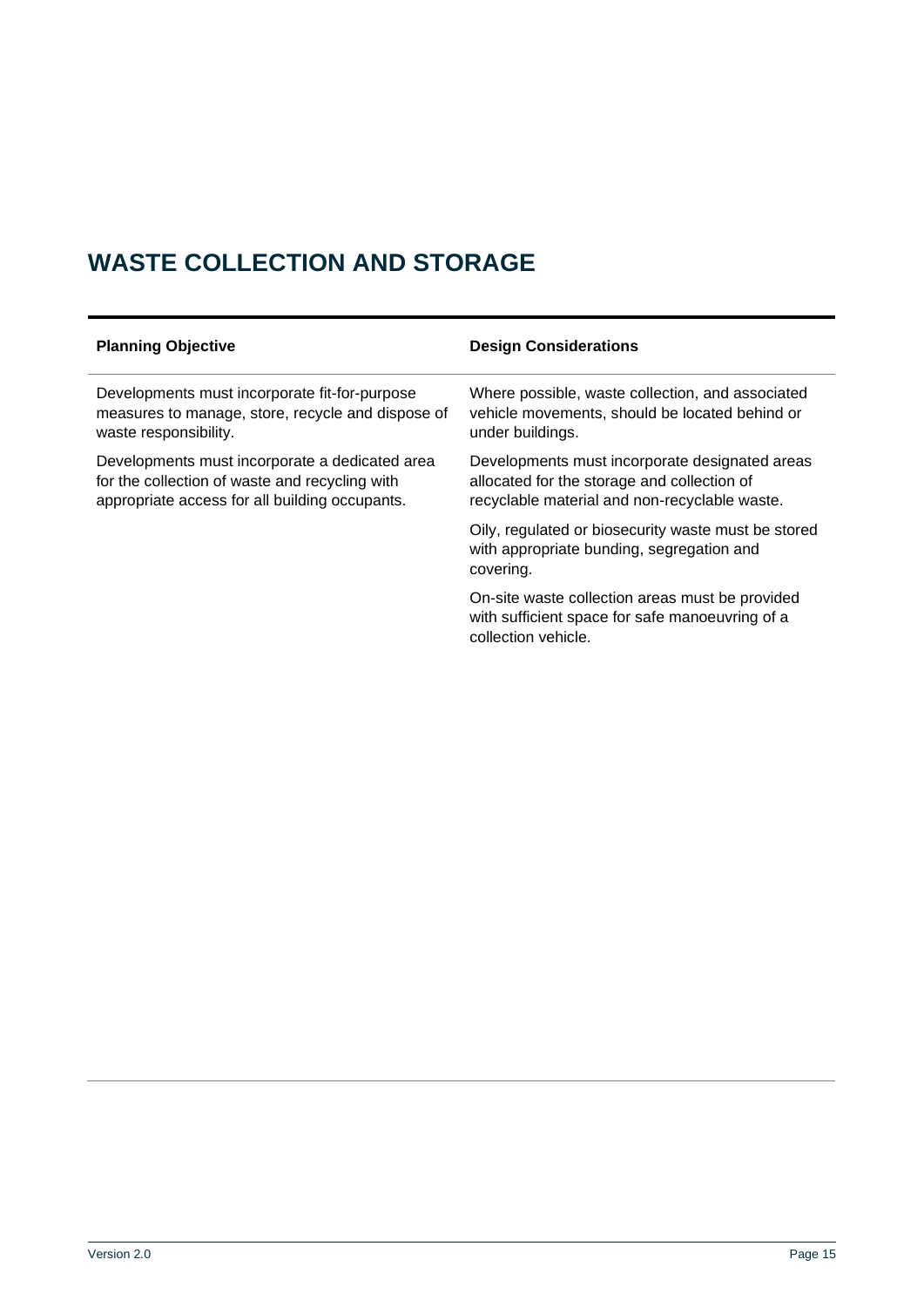## <span id="page-15-0"></span>**HAZARDOUS MATERIALS**

| <b>Planning Objective</b>                                                                                                            | <b>Design Considerations</b>                                                                                                                                                                                                                                                                                                                              |
|--------------------------------------------------------------------------------------------------------------------------------------|-----------------------------------------------------------------------------------------------------------------------------------------------------------------------------------------------------------------------------------------------------------------------------------------------------------------------------------------------------------|
| Storage and disposal of hazardous or flammable<br>materials must not endanger the site, building,<br>neighbouring tenants or people. | Storage and disposal of hazardous materials<br>should be undertaken in accordance with the<br>relevant regulatory requirements and meets<br>Workplace Health and Safety Standards.                                                                                                                                                                        |
|                                                                                                                                      | Any development storing hazardous or flammable<br>materials in significant quantities must be supported<br>by a hazard identification risk analysis that<br>appropriately addresses potential impacts on<br>people, operations and the environment, as well as<br>a safety/hazard management plan prepared by an<br>appropriately qualified professional. |
|                                                                                                                                      | All storage areas are to be secured and signed<br>appropriately in accordance with relevant Australian<br>Standards.                                                                                                                                                                                                                                      |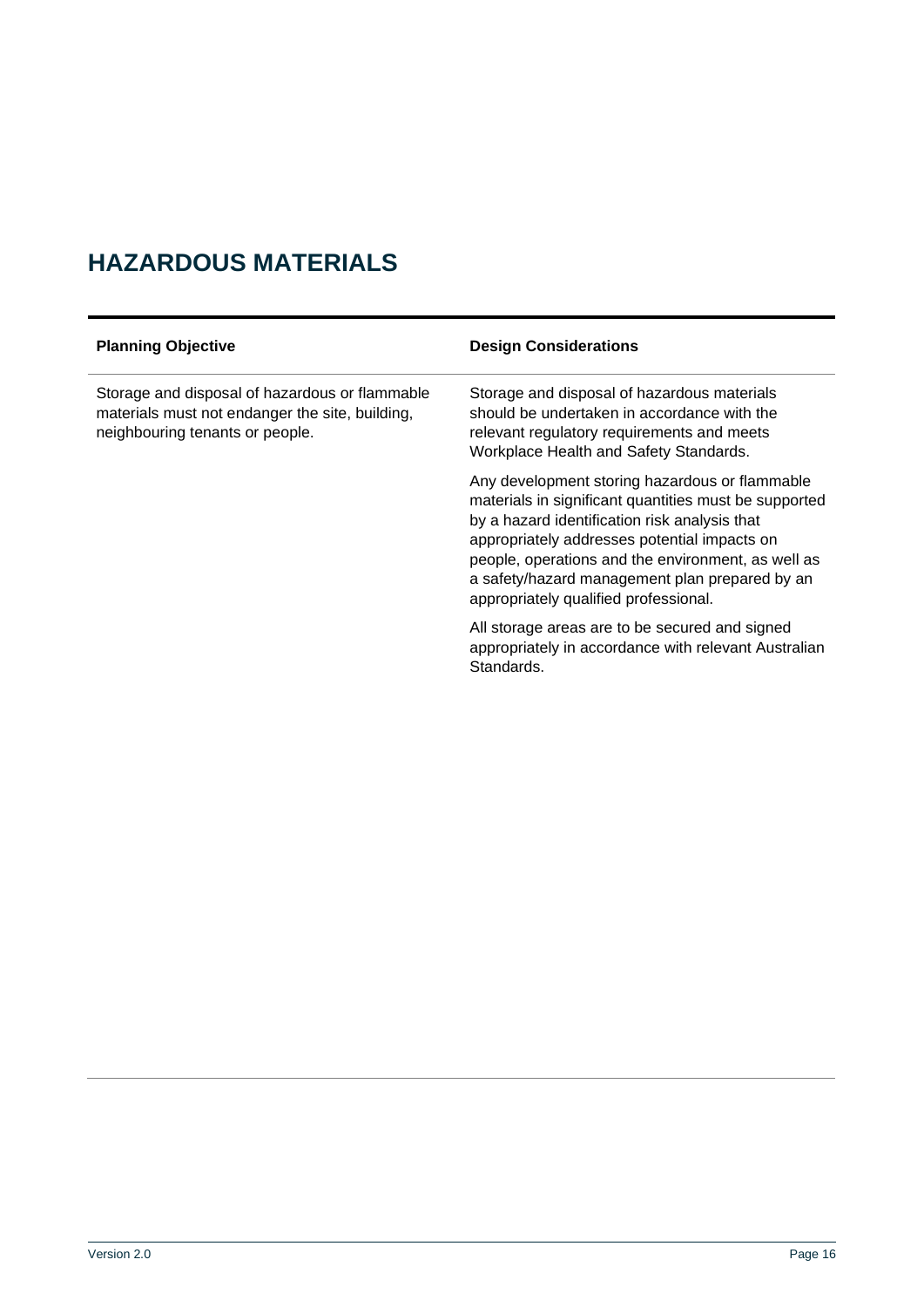# <span id="page-16-0"></span>**BUILDING DESIGN GUIDELINES**

## <span id="page-16-1"></span>**ARCHITECTURAL DESIGN**

Buildings must achieve a high standard of design.

Developments must make a positive contribution to the desired precinct character and amenity.

Architectural designs must make a positive contribution to a coherent and attractive streetscape

#### **Planning Objective Design Considerations**

Building height, bulk scale and form should reflect the desired character for the neighbourhood and contribute to a high level of amenity. High levels of visual amenity and interest will be achieved through the use of:

- Correct orientation and aesthetic contributions
- Design, roofing form and building treatments
- Building materials, colours and finishes
- Façade treatments
- Integrated landscape treatments and artwork: and
- Recesses, overhangs, and shading.

Main entrances should be clearly identified using design, colour, lighting, landscaping, and signage.

Buildings fronting major pedestrian thoroughfares should incorporate active use areas on at the ground level. On corner sites, the building design should provide surveillance to both street frontages.

Large expanses of blank walls without architectural variation or usual relief should be avoided.

Supporting infrastructure and services in visible locations incorporate high quality urban design and landscaping treatment to make a positive contribute to the desired precinct character.

External plant areas should be concealed from public view by screened enclosures with a safe means of access provided. Roof top plant is to be avoided where practical.

Aerials, antennae, satellite dishes and overhead communication equipment should be in a visually unobtrusive area.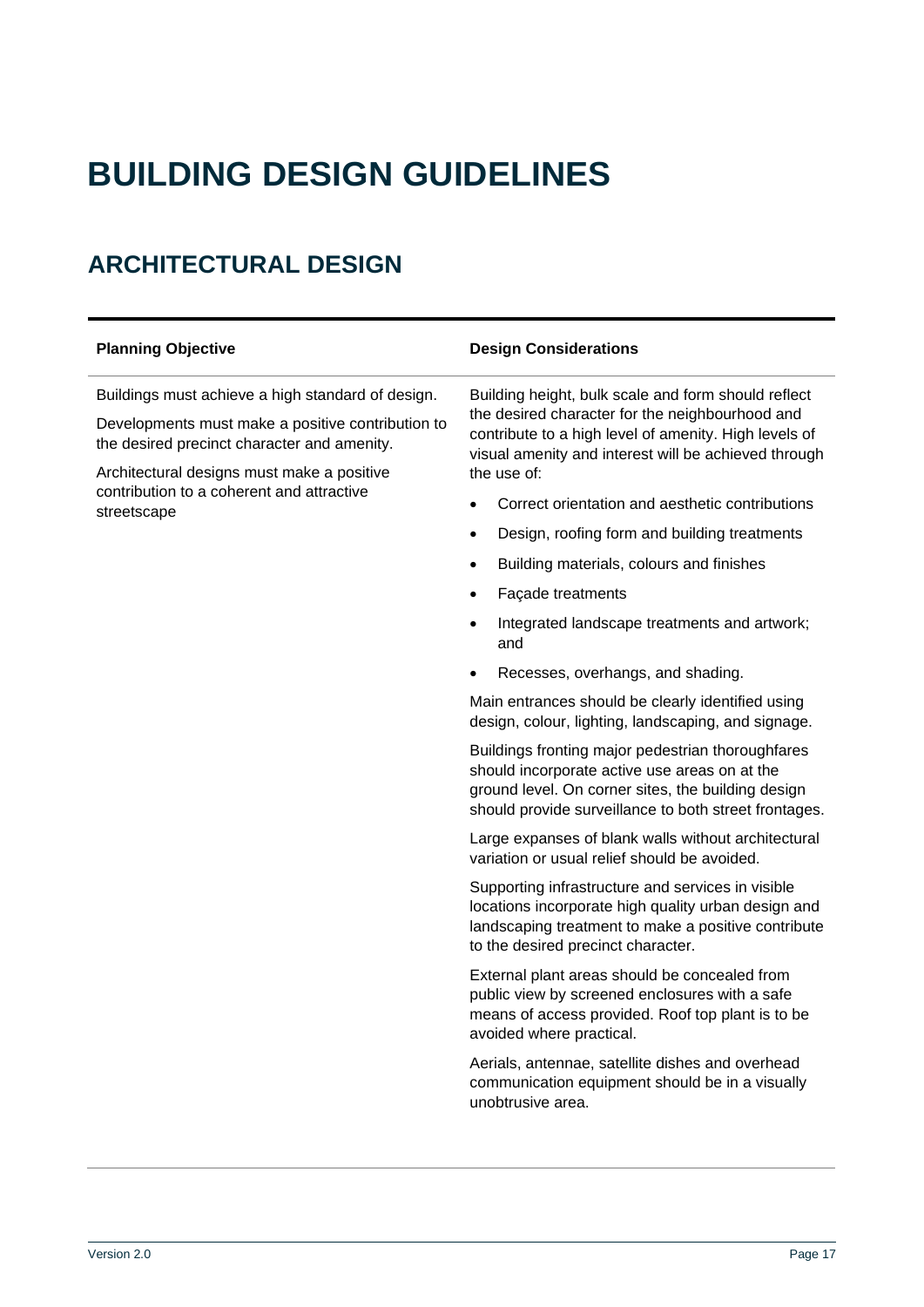#### <span id="page-17-0"></span>**SUSTAINABILITY**

Buildings must adopt and incorporate all practical sustainable design measures.

Applicants are required to undertake a high-level sustainability assessment as part of the concept design. In these instances, the focus of the assessment should be:

- Renewable energy
- Materials and use and storage carbon emissions
- Climate responsive design
- Water efficiency and re-use
- Whole of life costs; and
- Indoor environment quality.

At a minimum, buildings must conform to the energy efficiency requirements of *National Construction Code* and prepare a sustainability report at the approvals stage.

#### **Planning Objective Design Considerations**

Energy demand for heating and cooling should be reduced through the use of:

- Effective building orientation and design
- Materials and insulation that minimise heat thermal transfer
- Non-reflective surfaces and materials, particularly on roof tops, that minimise solar absorption and heat gain; and
- Sun-shading of windows to minimise heat gain and energy losses from air-conditioned spaces.

Where practical, buildings should utilise energy efficient ventilation, infrastructure, equipment and lighting.

Building design should provide a high levels of daylight access for users by incorporating:

- Glazed areas in the building façade and at least one window for each room with an external wall for office spaces; and
- Opaque roof panels and/or skylights in the roof area to maximise natural light into the building.

Buildings should incorporate water efficient fixtures and fittings, with options for water re-use and recycling where practical.

Buildings should incorporate renewable energy capture and storage facilities where practical.

Buildings should incorporate materials that can be recycled beyond the design life of the project.

Provision for charging of electrical vehicles is provided for staff and visitors as appropriate.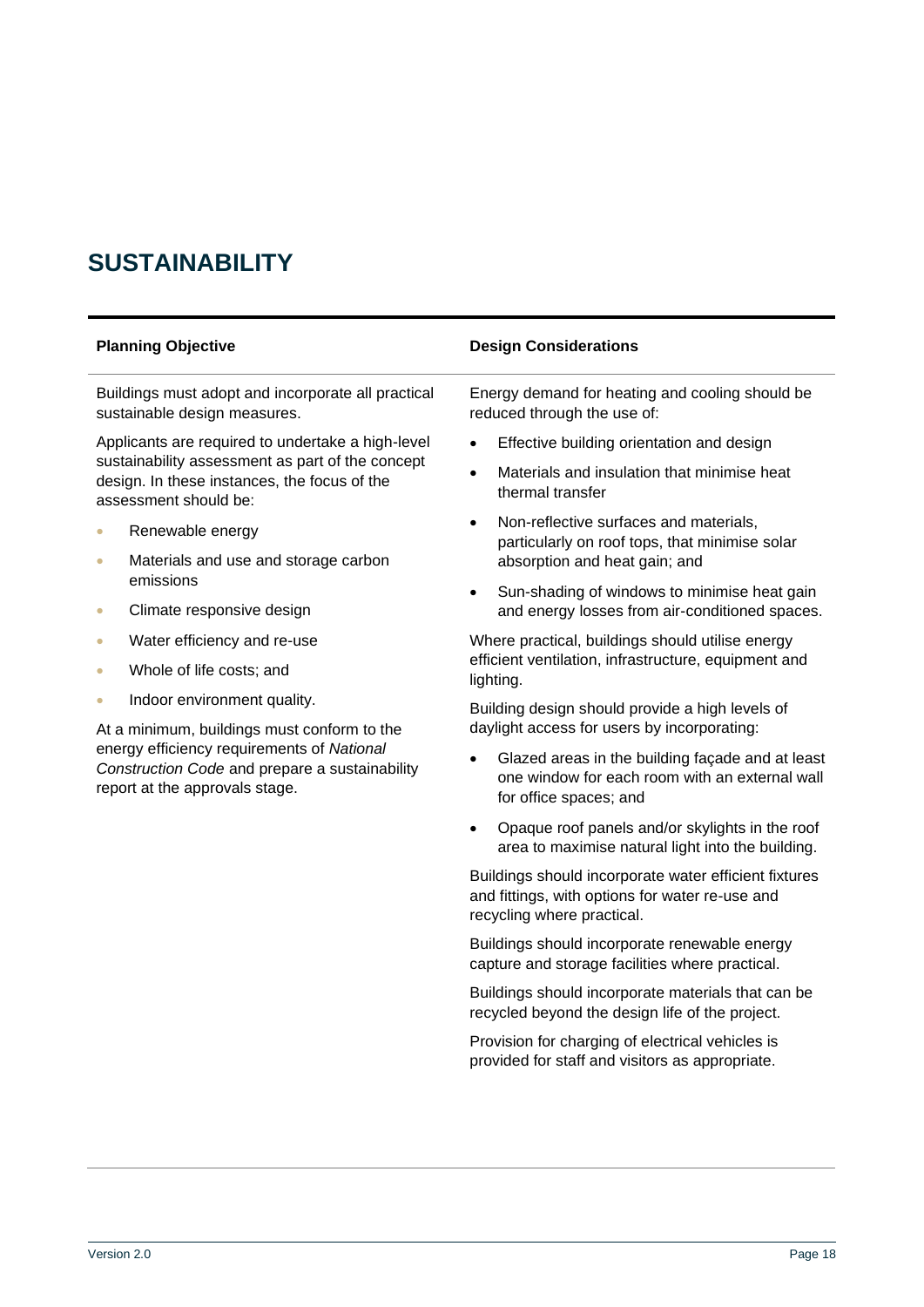## <span id="page-18-0"></span>**LIGHTING**

| <b>Planning Objective</b>                                | <b>Design Considerations</b>                                                                                                                    |
|----------------------------------------------------------|-------------------------------------------------------------------------------------------------------------------------------------------------|
| Lighting must add to the architectural character of      | External light fixtures should integrate with the                                                                                               |
| the building and streetscape amenity whilst also         | architecture of the building.                                                                                                                   |
| having regard to occupant and visitor safety and         | Where buildings are used at night or where light is                                                                                             |
| energy efficiency.                                       | required to increase safety, lighting to entries, car                                                                                           |
| Light spill and any glare on adjoining properties        | parking, paths and shared areas, external security                                                                                              |
| must comply with the relevant Australian                 | lighting to service driveways, loading docks and                                                                                                |
| Standards.                                               | escape doors should be included.                                                                                                                |
| Light spill above the horizontal is not permitted in all | Lighting systems should adopt energy efficiency                                                                                                 |
| outdoor areas.                                           | measures.                                                                                                                                       |
|                                                          | Publicly accessible outdoor areas and night-time<br>working environments should be well lit and provide<br>appropriate safety and surveillance. |
|                                                          | Emergency lighting should comply with the relevant<br>National Construction Code and Australian<br>Standards.                                   |
|                                                          | Lighting for roads and public spaces (including car<br>parks) comply with the relevant Australian                                               |

Standards.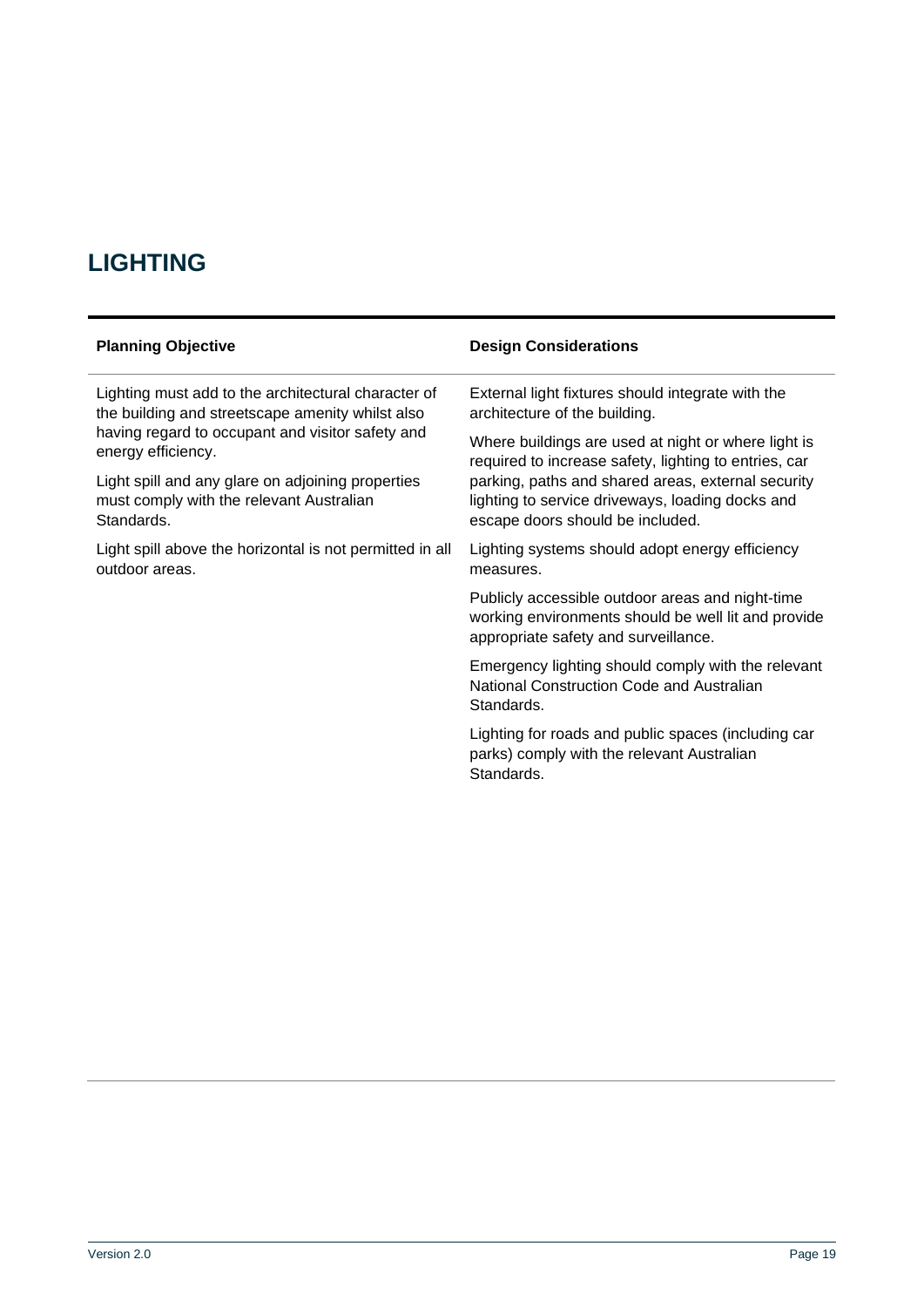## <span id="page-19-0"></span>**FLOODING**

| <b>Planning Objective</b>                                                                                                                             | <b>Design Considerations</b>                                                                                                                                          |
|-------------------------------------------------------------------------------------------------------------------------------------------------------|-----------------------------------------------------------------------------------------------------------------------------------------------------------------------|
| Developments must achieve an acceptable level of<br>flood immunity for the proposed use.                                                              | Developments should achieve a Minimum<br>Development Level (based on consideration of                                                                                 |
| Developments must be designed and located to<br>minimise the risk to people from flood hazard and<br>minimise flood damage to buildings and property. | flood height, flow rates, the proposed use, design<br>life and risks to people, property and the receiving<br>environment).                                           |
| Developments must not have an adverse impact on<br>upstream or downstream properties.                                                                 | Appropriate vehicular access to and from the<br>development site should be maintained during a<br>flood event.                                                        |
|                                                                                                                                                       | Developments should not result in an adverse flood<br>impact on neighbouring lots or public areas.                                                                    |
|                                                                                                                                                       | Advice on a site-specific Minimum Development<br>Level should be sought from BAC before an<br>application is lodged.                                                  |
|                                                                                                                                                       | For some projects BAC may require the preparation<br>of a dedicated flood study demonstrating that any<br>flood impacts can be appropriately mitigated or<br>managed. |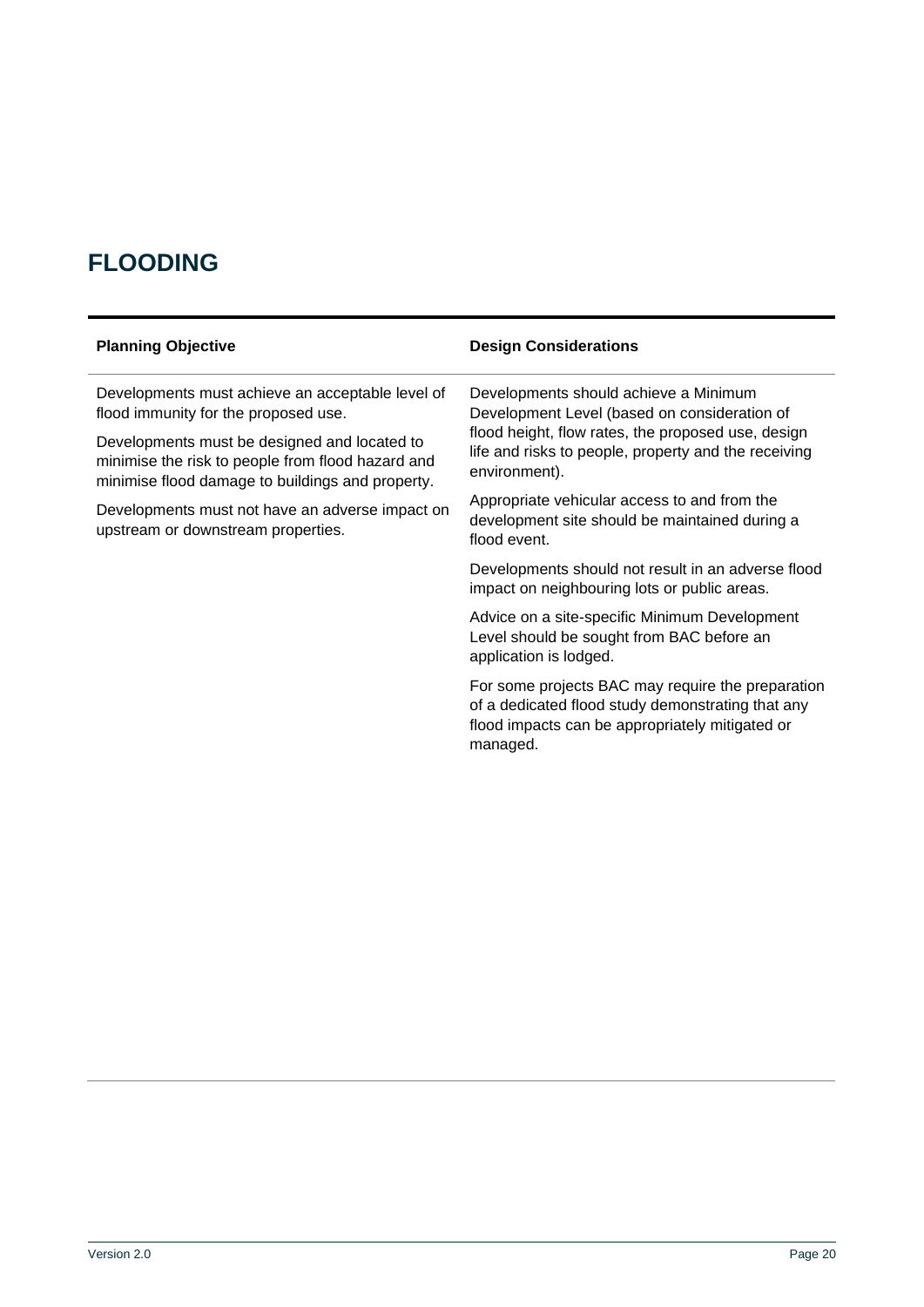### <span id="page-20-0"></span>**VEHICLE ACCESS**

All driveways for vehicular access must be fit-for purpose and contribute to the safe and efficient movement of traffic.

Significant developments will require a Traffic Impact Assessment in accordance with the Department of Transport and Main Roads Guide to Traffic Impact Assessment.

Where the guideline is silent, alternative reference sources should be sought in the following order:

- Austroads Guide to Traffic Engineering Practice
- Austroads Guide to Traffic Management
- Austroads Guide to Road Design, or
- Australian Standards.

Road access will be in line with BAC's road hierarchy.

#### **Planning Objective Design Considerations**

The design and location of an access driveway should be responsive to:

- The characteristics of frontage road (type, traffic volumes, speed environment, and vertical and horizontal geometry)
- Sight distance requirements
- The location of intersections, median openings, other driveways, interruption to pedestrian movement on the walkway or bikeway
- The queue and turn lane lengths at intersection with or without signals
- The location of existing above- and belowground services, bus stops, taxi ranks, loading zones, traffic control devices and significant trees
- Emergency response vehicles, including but not limited to, police, ambulance and the fire response vehicles used by the Aviation Rescue Fire Fighting Service; and
- Pedestrian and cyclist requirements
- Reference Appendix 3 of this guideline

Driveways must be designed for the largest vehicle that needs to be accommodated within the site and located as far as possible from intersections.

Developments should accommodate emergency access around buildings, minimises the number of crossings and the proportion of the site frontage dedicated to driveways.

Provision must be made for the efficient access, loading and egress of point-to-point transport systems, including taxis and share platforms.

Provision is made for public transport modes to access or service the site where required.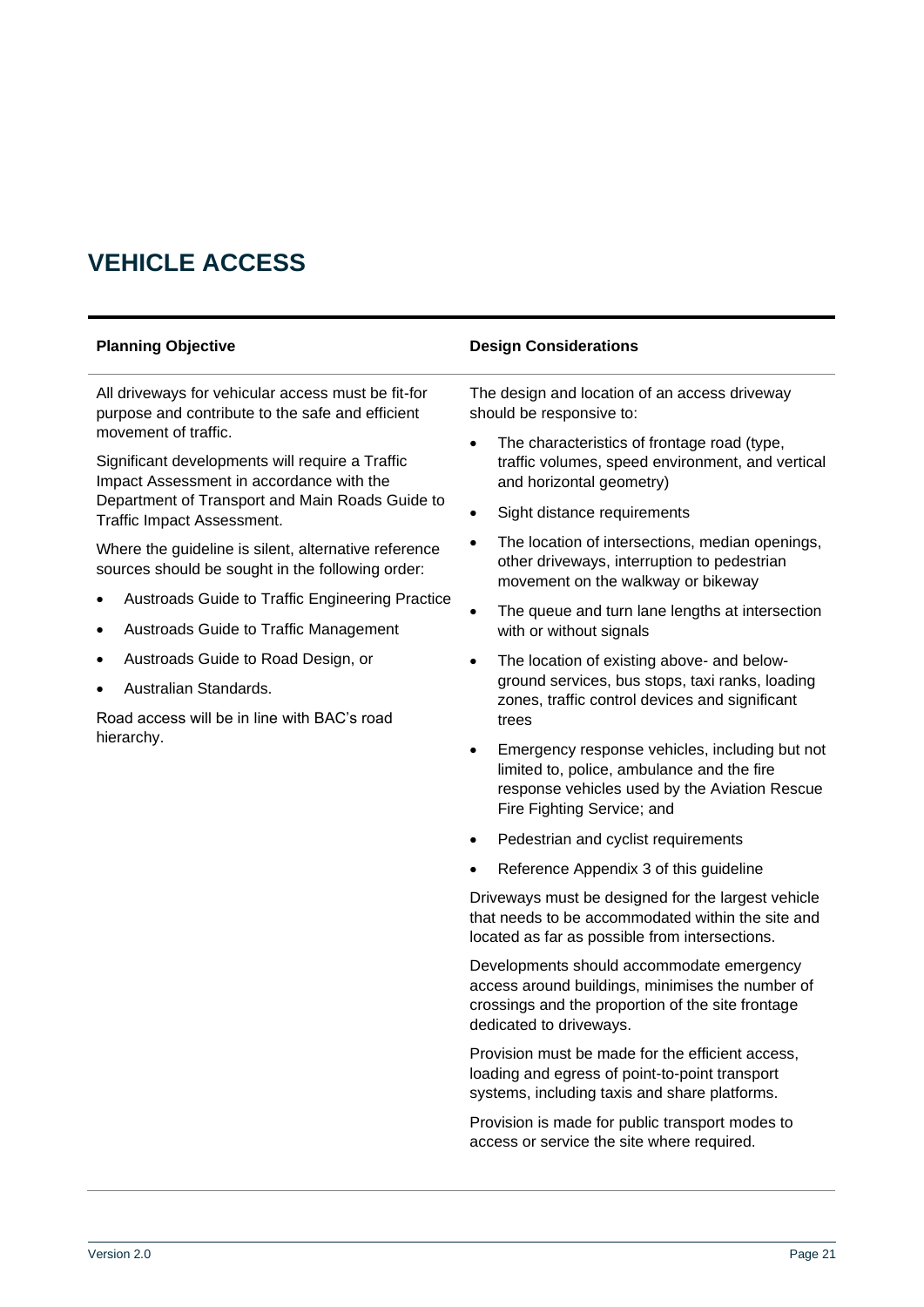#### <span id="page-21-0"></span>**PEDESTRIAN MOVEMENT**

| <b>Planning Objective</b>                                                                                                                                                                                                                                         | <b>Design Considerations</b>                                                             |
|-------------------------------------------------------------------------------------------------------------------------------------------------------------------------------------------------------------------------------------------------------------------|------------------------------------------------------------------------------------------|
| Developments must provide for the equitable,<br>efficient, and safe movement of all persons,<br>including those with a disability.<br>Developments should also contribute to the<br>establishment of pedestrian friendly streets and<br>accessible meeting areas. | Pedestrian site access and internal pathways<br>should:                                  |
|                                                                                                                                                                                                                                                                   | Connect to public pedestrian areas where<br>$\bullet$<br>appropriate                     |
|                                                                                                                                                                                                                                                                   | Be safe and well lit<br>$\bullet$                                                        |
|                                                                                                                                                                                                                                                                   | Be clearly defined and visible<br>$\bullet$                                              |
|                                                                                                                                                                                                                                                                   | Provide clear sight lines and surveillance of<br>$\bullet$<br>surroundings               |
|                                                                                                                                                                                                                                                                   | Be separated from car parking and vehicle<br>$\bullet$<br>manoeuvring areas              |
|                                                                                                                                                                                                                                                                   | Provide direct access to buildings from areas<br>$\bullet$<br>likely to be used at night |

• Not be obstructed by solid walls, fencing or landscaping; and

• Comply with relevant legislative requirements to ensure useability by a person with a disability.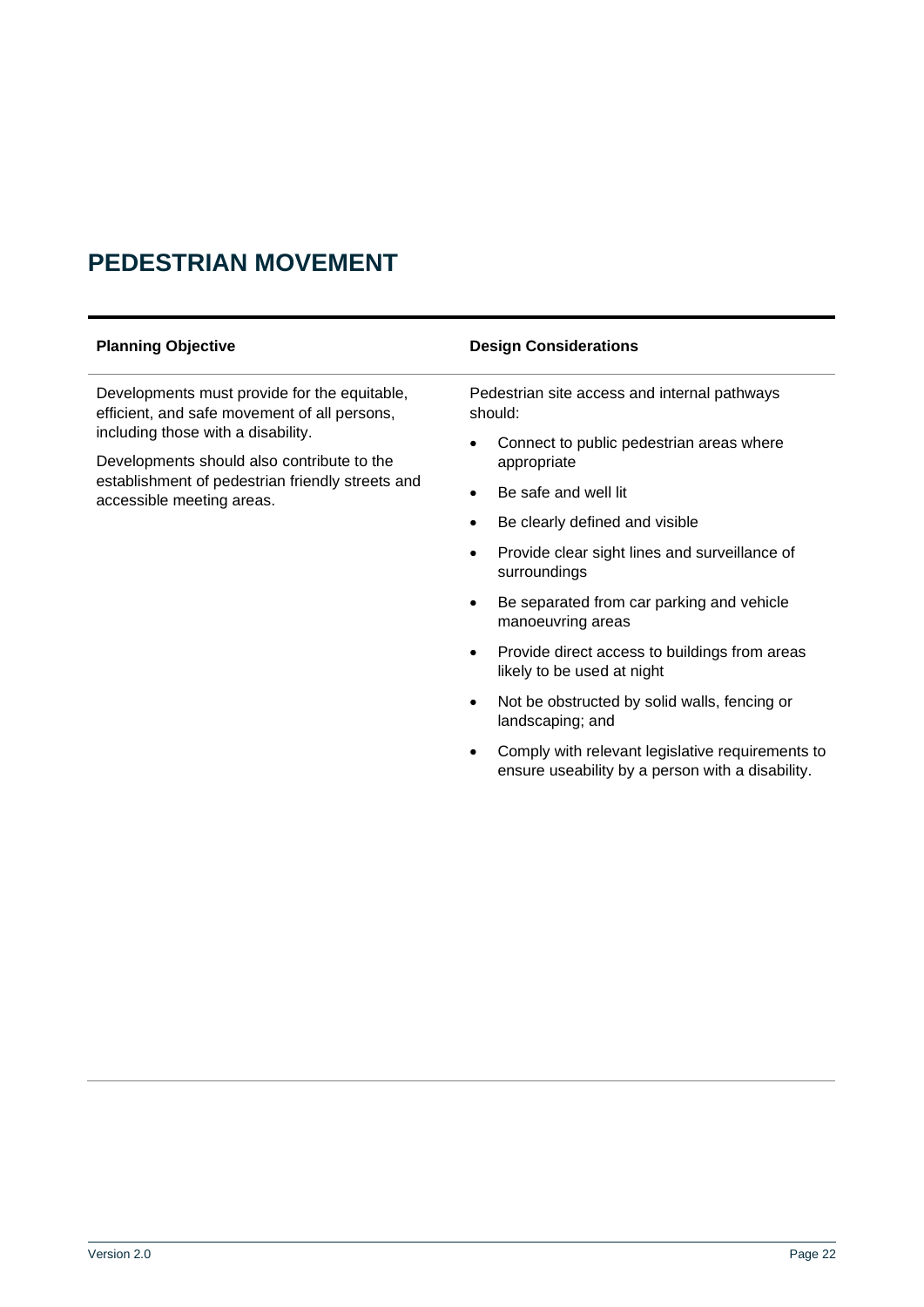## <span id="page-22-0"></span>**ACTIVE TRANSPORT**

| <b>Planning Objective</b>                                                                                          | <b>Design Considerations</b>                                                                                                                                                                    |
|--------------------------------------------------------------------------------------------------------------------|-------------------------------------------------------------------------------------------------------------------------------------------------------------------------------------------------|
| The development is serviced by an adequate<br>number of bicycle parking spaces that encourage<br>active transport. | Bicycle parking spaces are provided at a rate<br>generally in accordance with Appendix 2.                                                                                                       |
|                                                                                                                    | Where bicycle parking facilities are to be provided,<br>they are to be designed and constructed in<br>accordance with AS2890.3 - Parking Facilities Part<br>3: Bicycle Parking Facilities.      |
|                                                                                                                    | End-of-trip facilities such as secure bicycle parking,<br>shower cubicles, change rooms and lockers are co-<br>located and provided to meet the needs of users<br>and to encourage bicycle use. |
|                                                                                                                    | Pedestrian and cyclist paths meet the requirements<br>set in the Austroads Guide to Road Design.                                                                                                |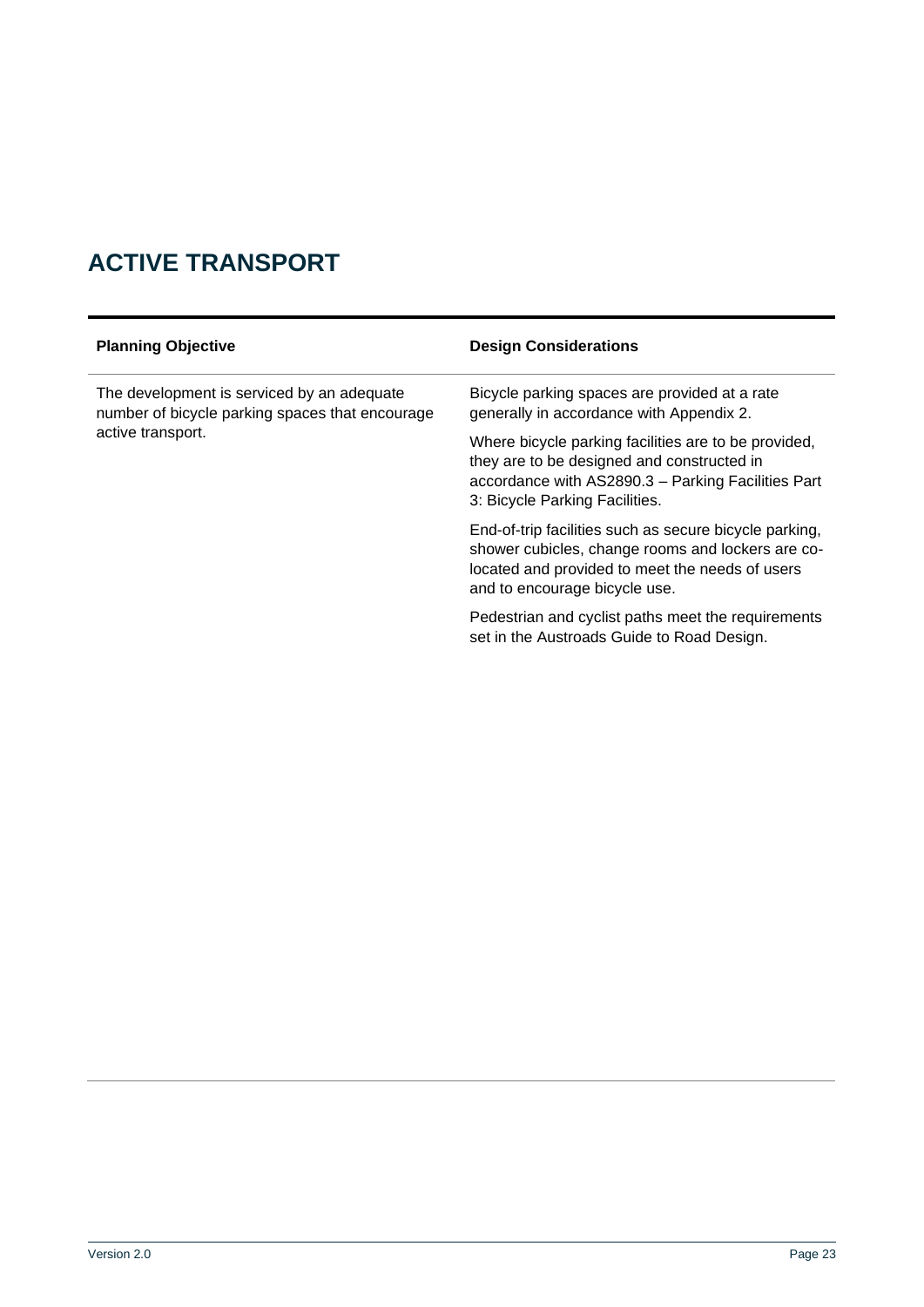### <span id="page-23-0"></span>**PUBLIC TRANSPORT**

| <b>Planning Objective</b>                                                                                          | <b>Design Considerations</b>                                                                                                         |
|--------------------------------------------------------------------------------------------------------------------|--------------------------------------------------------------------------------------------------------------------------------------|
| Public transport facilities are provided and designed<br>to encourage safe and convenient public transport<br>use. | Development integrates with existing and proposed<br>public transport networks and provides supporting<br>facilities where suitable. |
|                                                                                                                    | Public transport facilities provide:                                                                                                 |
|                                                                                                                    | Passenger access to the public transport<br>$\bullet$<br>network and inter-modal transfers                                           |
|                                                                                                                    | Sheltered public waiting areas<br>$\bullet$                                                                                          |
|                                                                                                                    | Passenger information to assist travel decision-<br>$\bullet$<br>making                                                              |
|                                                                                                                    | Clear image and identity that accords with<br>$\bullet$<br><b>Brisbane Airport Corporation's Wayfinding</b><br>Guidelines            |
|                                                                                                                    | A pedestrian zone around the facility; and<br>$\bullet$                                                                              |
|                                                                                                                    | Equitable access, including connections,<br>waiting and security areas.                                                              |
|                                                                                                                    |                                                                                                                                      |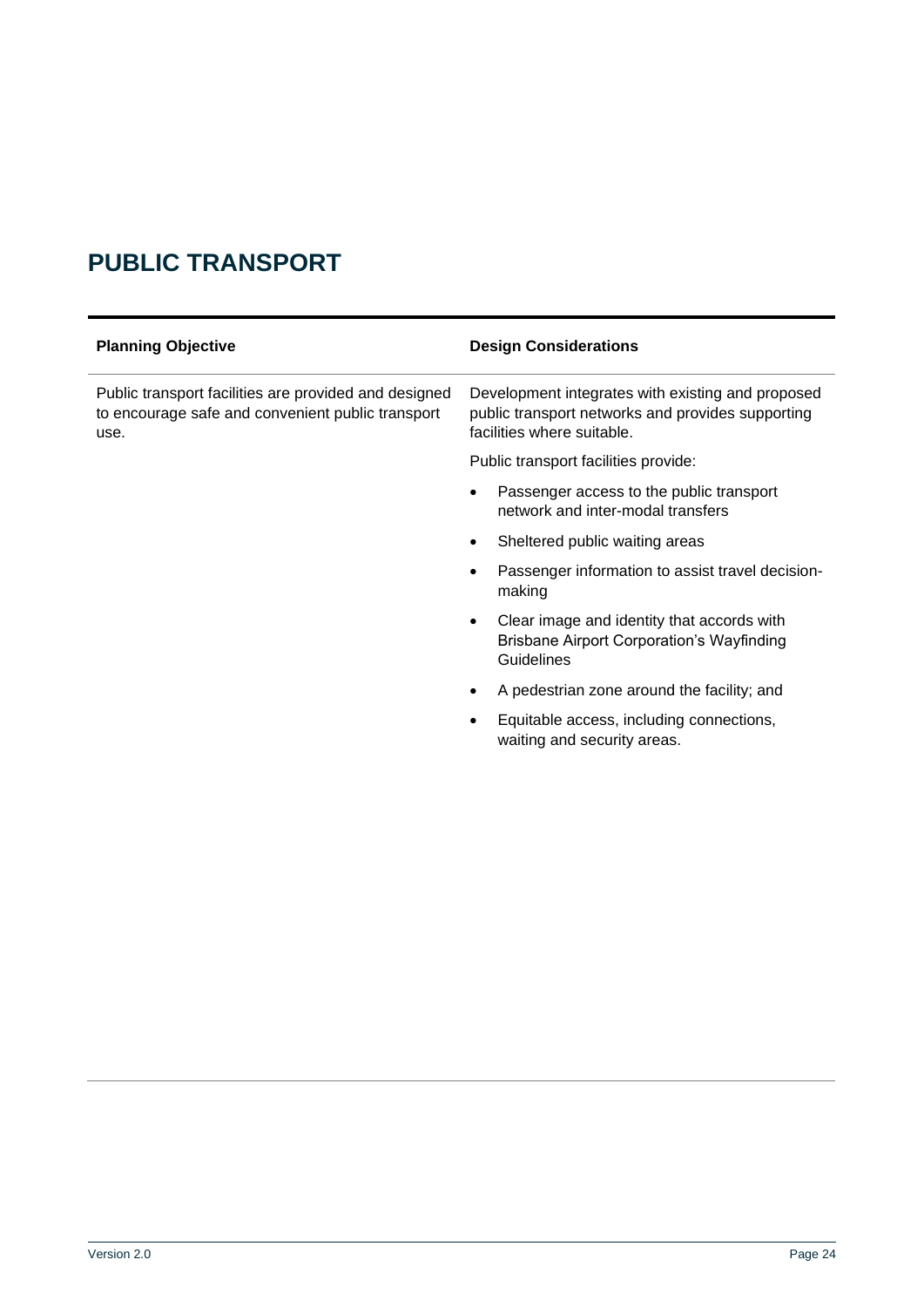### <span id="page-24-0"></span>**CAR PARKING**

The development is serviced by an adequate number of on-site vehicle parking spaces that contribute to a safe, attractive, and functional environment for vehicles and pedestrians.

Parking areas must be designed in accordance with the relevant Australian Standards.

Car parking spaces for people with a disability are to be designed and located in accordance with relevant Australian Standards and the National Construction Code.

On-site vehicle parking spaces should be provided in accordance with Appendix 1. Alternative car parking ratios can be contemplated if supported by an assessment of anticipated operations. Approval of alternative car parking ratios are at the discretion of BAC.

#### **Planning Objective Design Considerations**

Visitor car parking should be easily located and provide clear sight lines to the building entrance.

Car park design minimises potential conflict between pedestrians and vehicles by providing dedicated pathways or line marking.

Car parking areas to incorporate queues for vehicles so that queues do not disrupt traffic operations on a road frontage and are contained within the property boundary

If there is entrance control, the security check, boom gate or card reader is to be set back within the site to prevent queuing on the road.

Car parking areas incorporate appropriate lighting if used at night. Where possible car parking areas should be located behind or underneath buildings.

Development for an open-air car park is to incorporate landscape elements to:

- Soften built form and contribute to the landscape setting of the Airport;
- Provide a safe and comfortable environment for pedestrians;
- Reduce glare, heat and establish shade cover; and
- Reduce impervious areas.

Car park landscaping should be in accordance with the Brisbane Airport Landscape Setting Strategy.

Where practical, provision for charging of electrical vehicles for staff and visitors should be provided.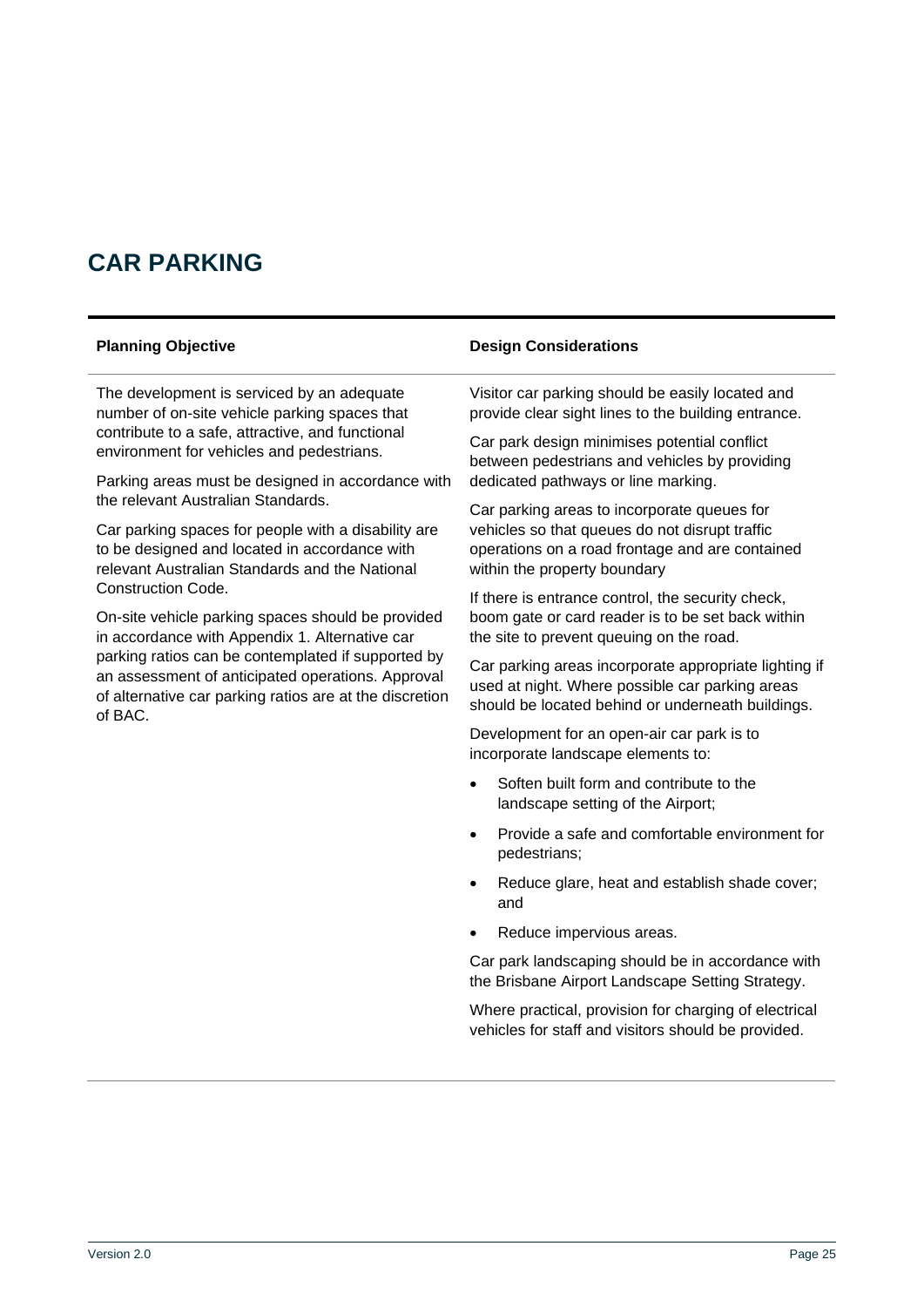### <span id="page-25-0"></span>**MANOEUVRING**

| <b>Planning Objective</b>                                                                                                                    | <b>Design Considerations</b>                                                                                                                                                                                                 |
|----------------------------------------------------------------------------------------------------------------------------------------------|------------------------------------------------------------------------------------------------------------------------------------------------------------------------------------------------------------------------------|
| Manoeuvring areas provided on site are clearly<br>defined, safe, easily accessible and meet the<br>requirements of the development activity. | Adequate space for all on-site manoeuvring for all<br>relevant design vehicles including reversing,<br>docking, loading as well as entering and exiting in<br>forward gear.                                                  |
|                                                                                                                                              | All design requirements for loading/unloading<br>facilities and associated vehicle manoeuvring areas<br>on site are designed in accordance with relevant<br>AUSTROAD or Department of Transport and Main<br>Roads standards. |
|                                                                                                                                              | On-site waste collection areas must be provided<br>with sufficient space for safe manoeuvring of a<br>collection vehicle.                                                                                                    |
|                                                                                                                                              | In addition to the queuing area, sufficient provision<br>of space is required for a car to manoeuvre to turn<br>around in a forward direction to enter the road.                                                             |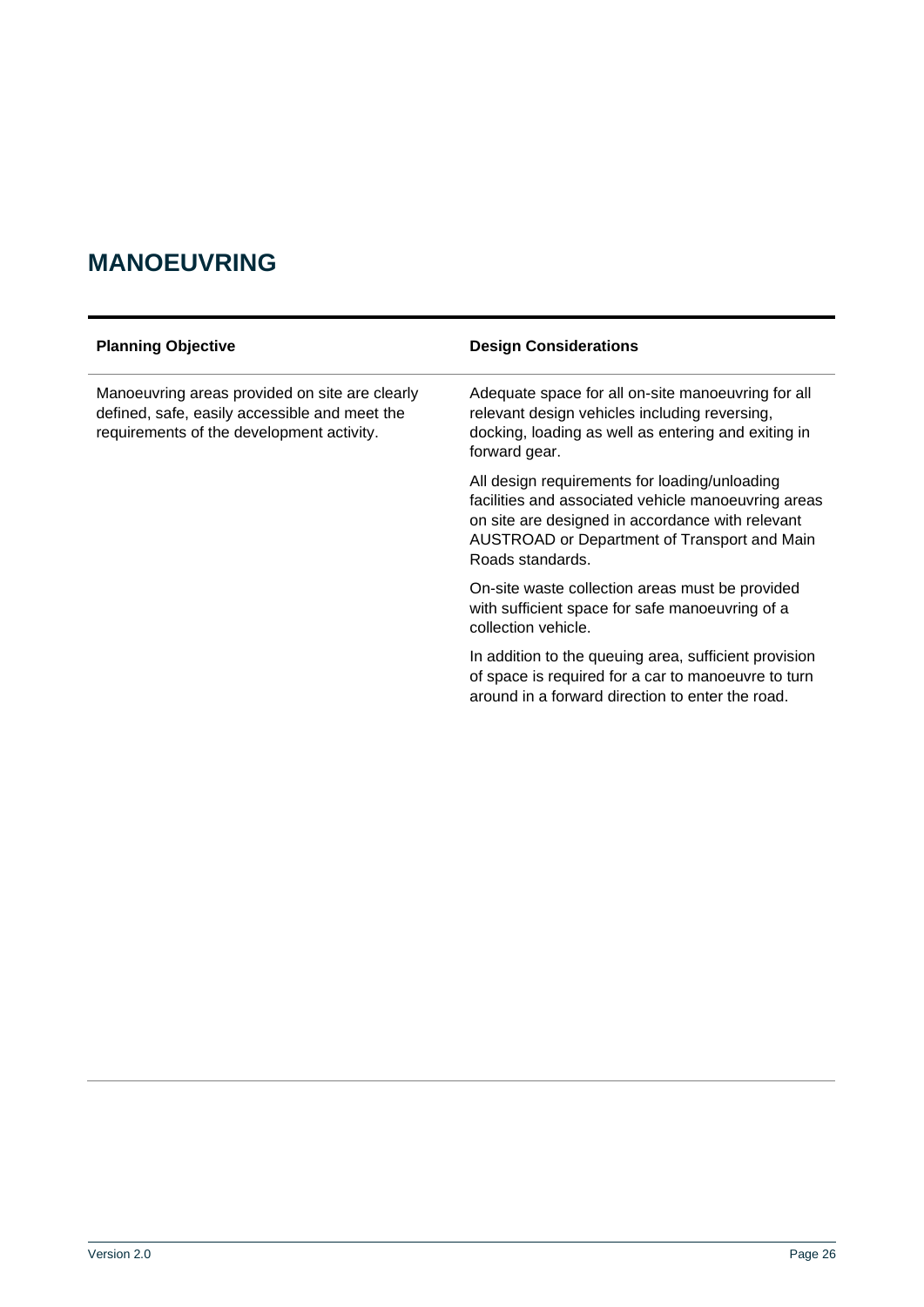### <span id="page-26-0"></span>**FENCING**

| <b>Planning Objective</b>                                                              | <b>Design Considerations</b>                                                                              |
|----------------------------------------------------------------------------------------|-----------------------------------------------------------------------------------------------------------|
| Fencing is fit for purpose and integrates with site<br>design and streetscape quality. | Fencing is avoided where a site faces a public<br>space.                                                  |
|                                                                                        | Perimeter fencing is limited to operational areas<br>(not office and ancillary car parks) where possible. |
|                                                                                        | Where fencing is required black PVC, chain wire<br>mesh is encouraged.                                    |

### <span id="page-26-1"></span>**SIGNAGE**

| <b>Design Considerations</b>                                                                                                              |
|-------------------------------------------------------------------------------------------------------------------------------------------|
| Signage for developments is to be in accordance<br>with BAC's Site Signage Manual, which is available<br>on the Brisbane Airport website. |
| Signs must be specified, built and maintained to a<br>high standard.                                                                      |
| Building signage shall be integrated to the overall<br>building design.                                                                   |
|                                                                                                                                           |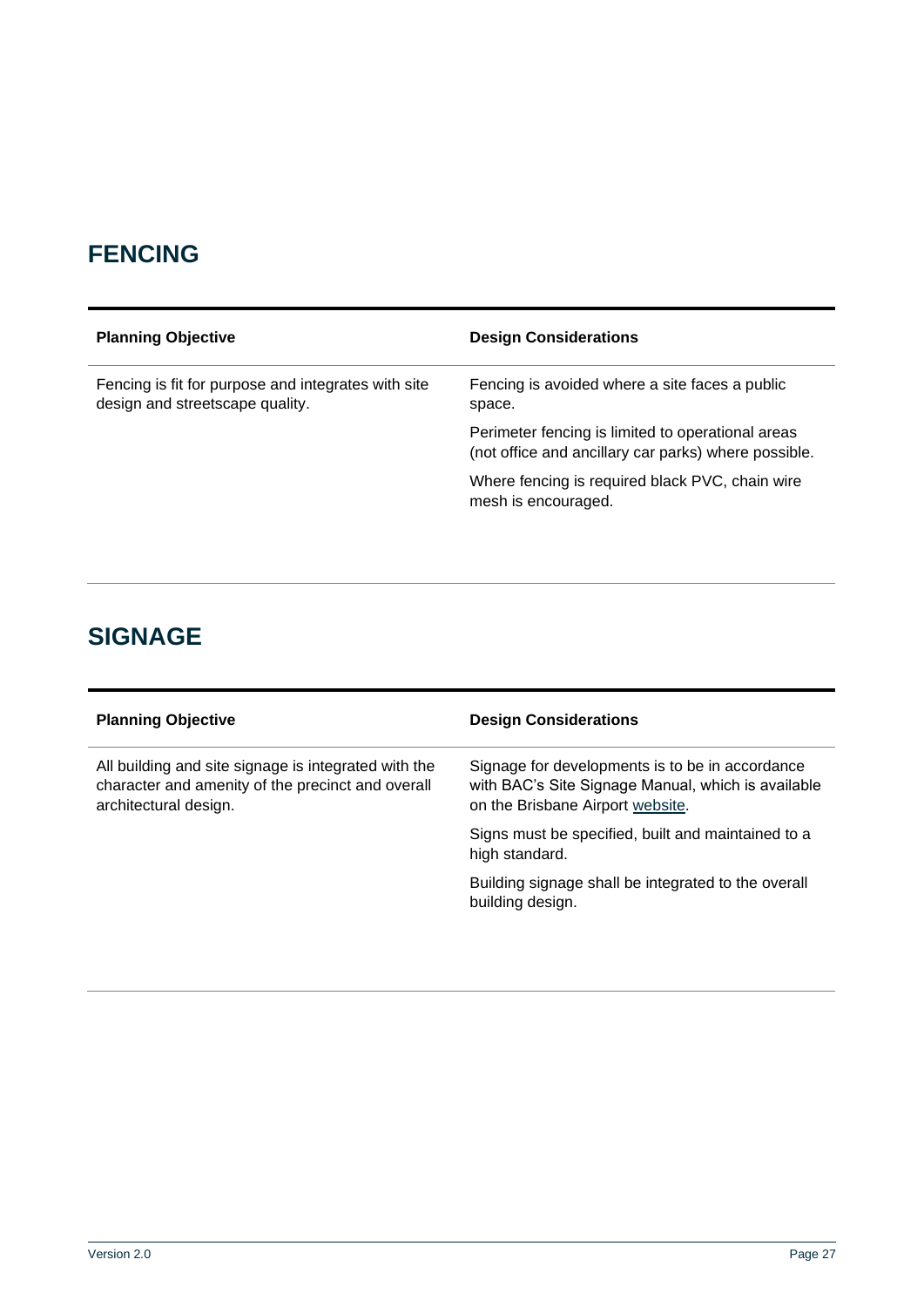## <span id="page-27-0"></span>**SETBACKS**

| <b>Planning Objective</b>                                                                                                    | <b>Design Considerations</b>                                                                                                                                     |
|------------------------------------------------------------------------------------------------------------------------------|------------------------------------------------------------------------------------------------------------------------------------------------------------------|
| Buildings and ancillary structures must not impact<br>on the amenity of adjoining properties or create<br>functional spaces. | Building setbacks, measured from the outermost<br>wall:                                                                                                          |
|                                                                                                                              | Should contribute positively to the desired<br>character, urban form and function of the<br>precinct                                                             |
|                                                                                                                              | Be consistent with surrounding development<br>$\bullet$<br>and streetscape                                                                                       |
|                                                                                                                              | Must not compromise existing or future service<br>$\bullet$<br>corridors or infrastructure delivery                                                              |
|                                                                                                                              | Will consider and incorporate emergency<br>$\bullet$<br>services access requirements and specific<br>building requirements, particularly fire<br>protection; and |
|                                                                                                                              | Will not adversely impact the amenity of public<br>spaces.                                                                                                       |
|                                                                                                                              | The following setbacks to the building face are<br>generally acceptable for industrial developments:                                                             |
|                                                                                                                              | 6 metres from the front boundary (main street<br>$\bullet$<br>frontage); and                                                                                     |
|                                                                                                                              | For a corner site, setbacks maintain sightlines<br>$\bullet$<br>for all road users.                                                                              |
|                                                                                                                              |                                                                                                                                                                  |
|                                                                                                                              |                                                                                                                                                                  |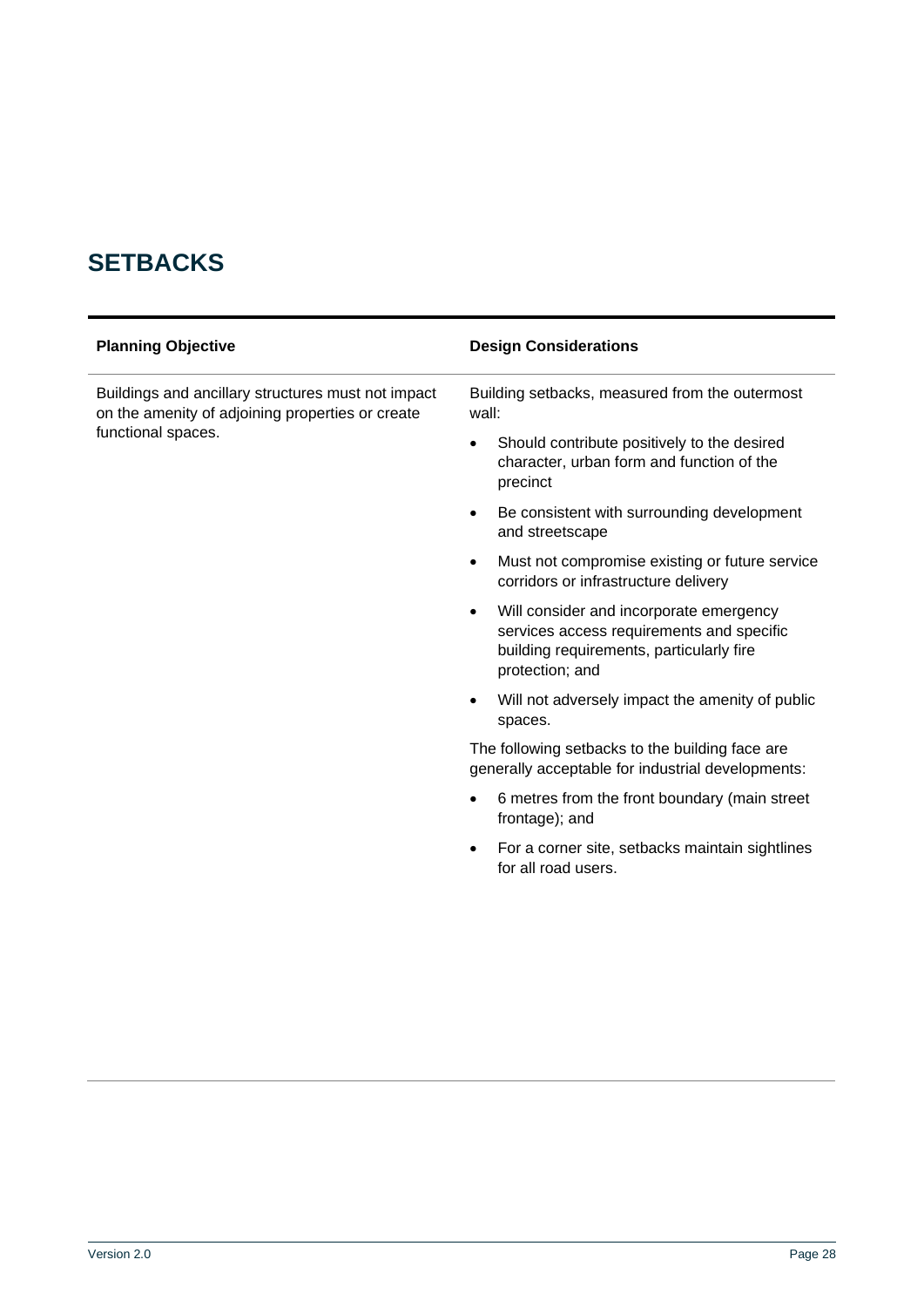## <span id="page-28-0"></span>**FIRE SAFETY**

| <b>Planning Objective</b>                                                                                                             | <b>Design Considerations</b>                                                                                                                     |
|---------------------------------------------------------------------------------------------------------------------------------------|--------------------------------------------------------------------------------------------------------------------------------------------------|
| Fire protection measures that ensure appropriate<br>protection of persons and property must be<br>incorporated into all developments. | New buildings must include fire safety systems that<br>are compliant with the relevant Australian or<br>International Standards and Regulations. |
|                                                                                                                                       | Water infrastructure should meet fire suppression<br>supply requirements.                                                                        |
|                                                                                                                                       | Firefighting foams containing PFAS (such as AFFF)                                                                                                |

are not permitted.

Version 2.0 Page 29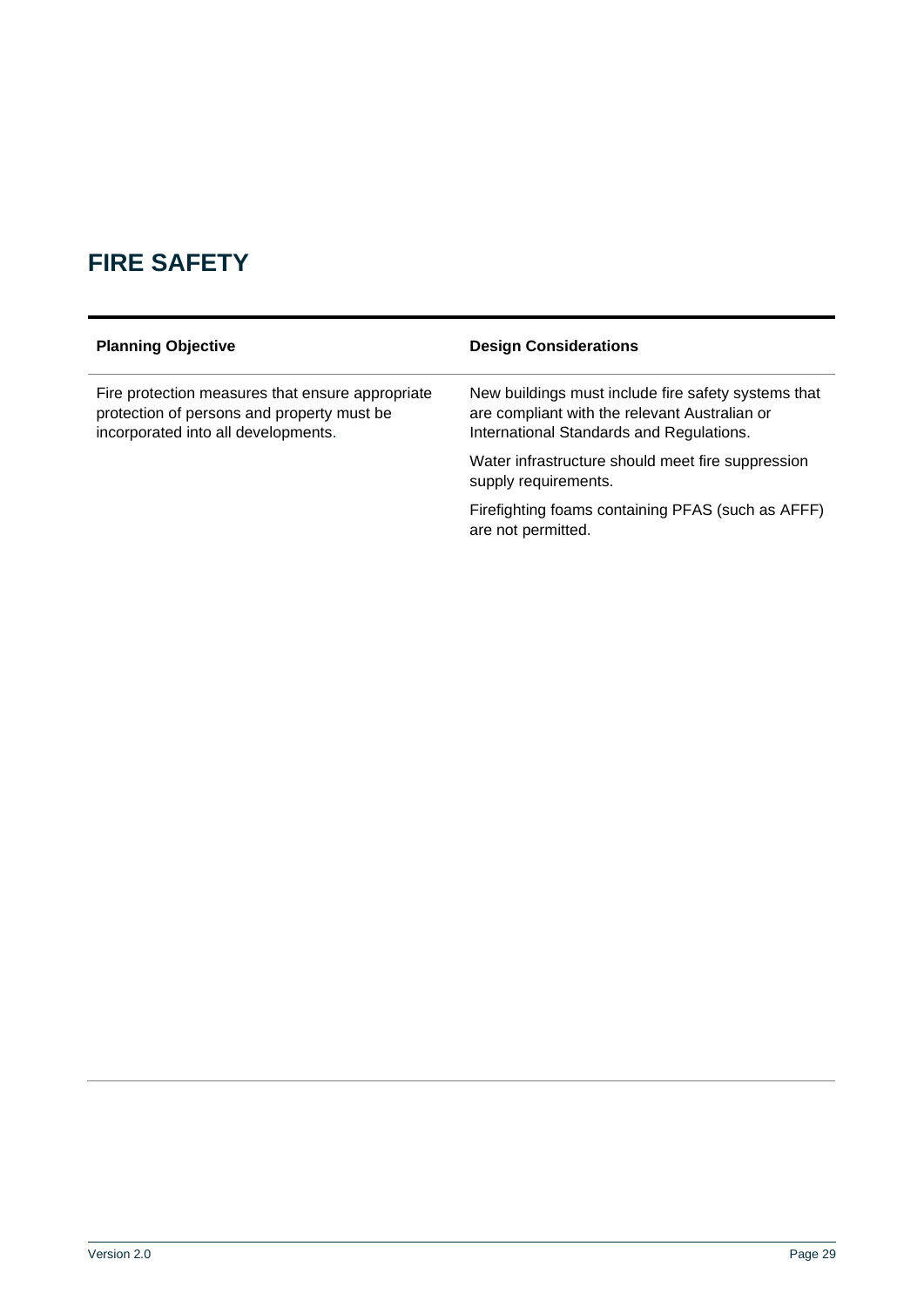## <span id="page-29-0"></span>**SHIPPING CONTAINERS**

Shipping containers must not impact the safe and efficient operation of Brisbane Airport including:

- Any airport operations
- The protection of operational airspace
- The protection of infrastructure, or
- The preservation of amenity and aesthetics.

#### **Planning Objective Design Considerations**

Shipping containers at Brisbane Airport will:

- Be used for transporting goods and materials to and from Brisbane Airport
- Be appropriately secured to address airport wind loads and unexpected weather events
- Not be used as office/business facilities
- Not be modified for accommodation or bathroom purposes
- Not be used for advertising / display signage
- Not be used as storage units unless specific approval has been sought from the Brisbane Airport Approvals Manager. Approval will be dependent on purpose, duration, and Airport planning/zoning
- Not be used as workshops
- Not be covered with graffiti
- Not be connected to services (other than by proprietary plug and socket connections)
- Not be in designated parking areas
- Not be located within or on road reserves
- Not be located within or on drainage corridors or easements
- Not be located on services (water, sewer, communications, electricity) or on any other infrastructure (pipes, irrigation)
- Not to be located within Airside Fence Security clearance zones, or adjacent to fences and/or other security barriers
- Not be located within fire access roads

Shipping container stacking heights will be assessed for each site and will require approval from BAC.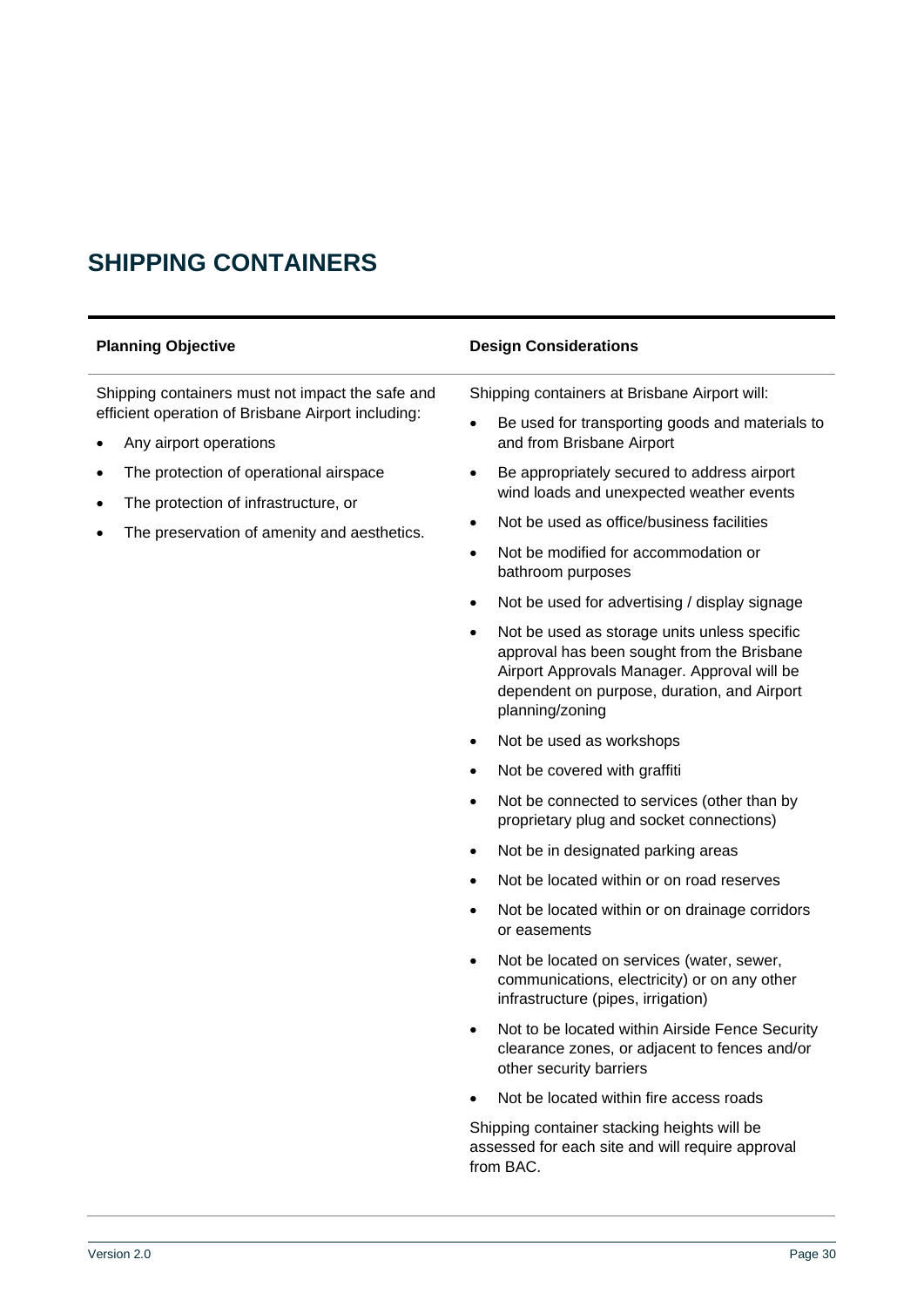## <span id="page-30-0"></span>**UTILITIES – NEW SERVICES**

| <b>Planning Objective</b>                                                                                             | <b>Design Considerations</b>                                                                                                        |
|-----------------------------------------------------------------------------------------------------------------------|-------------------------------------------------------------------------------------------------------------------------------------|
| Building design must provide infrastructure to cater<br>for the service requirements of existing and future<br>users. | Building design should allow for infrastructure and<br>services to be provided for the proposed use,<br>including (where relevant): |
| Utility placement is to be provided for the proposed                                                                  | Connections to the water supply network<br>٠                                                                                        |
| development site and constructed to relevant<br>standards and in accordance with Brisbane Airport                     | Water storage tanks and water harvesting<br>٠                                                                                       |
| Corporation's Technical Guidelines.                                                                                   | Recycled and reticulated water<br>$\bullet$                                                                                         |
|                                                                                                                       | Connections to the sewer network                                                                                                    |
|                                                                                                                       | Wastewater pre-treatment devices<br>$\bullet$                                                                                       |
|                                                                                                                       | Trade waste connections                                                                                                             |
|                                                                                                                       | Power supply including renewable generation<br>and storage                                                                          |
|                                                                                                                       | Connections to gas storage tanks                                                                                                    |
|                                                                                                                       | Telecommunications and data                                                                                                         |
|                                                                                                                       | Stormwater treatment, conveyance and<br>$\bullet$<br>discharge                                                                      |
|                                                                                                                       | Roads and pedestrian paths; and                                                                                                     |
|                                                                                                                       | Other infrastructure and services.                                                                                                  |
|                                                                                                                       |                                                                                                                                     |
|                                                                                                                       |                                                                                                                                     |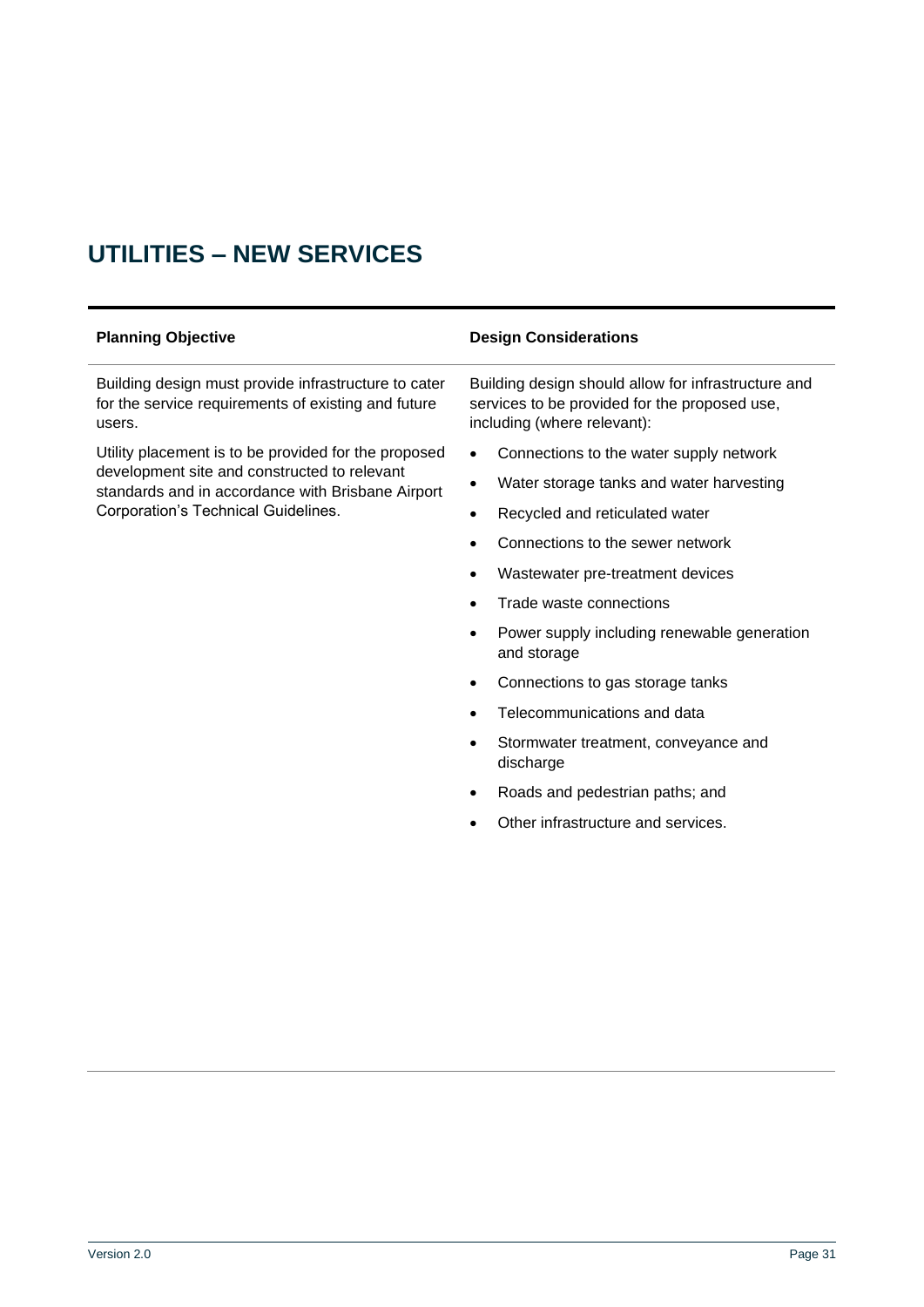## <span id="page-31-0"></span>**UTILITIES – EXISTING SERVICES**

| <b>Planning Objective</b>                                                                                                                                                                                                                                              | <b>Design Considerations</b>                                                     |
|------------------------------------------------------------------------------------------------------------------------------------------------------------------------------------------------------------------------------------------------------------------------|----------------------------------------------------------------------------------|
| Developments must prevent impacts on existing<br>utilities and services. Where it is proposed that a<br>development be built over existing utilities, a<br>management plan must be agreed with the Airport<br>Approvals Manager before an application is<br>submitted. | Site and building design should avoid building over<br>any underground services. |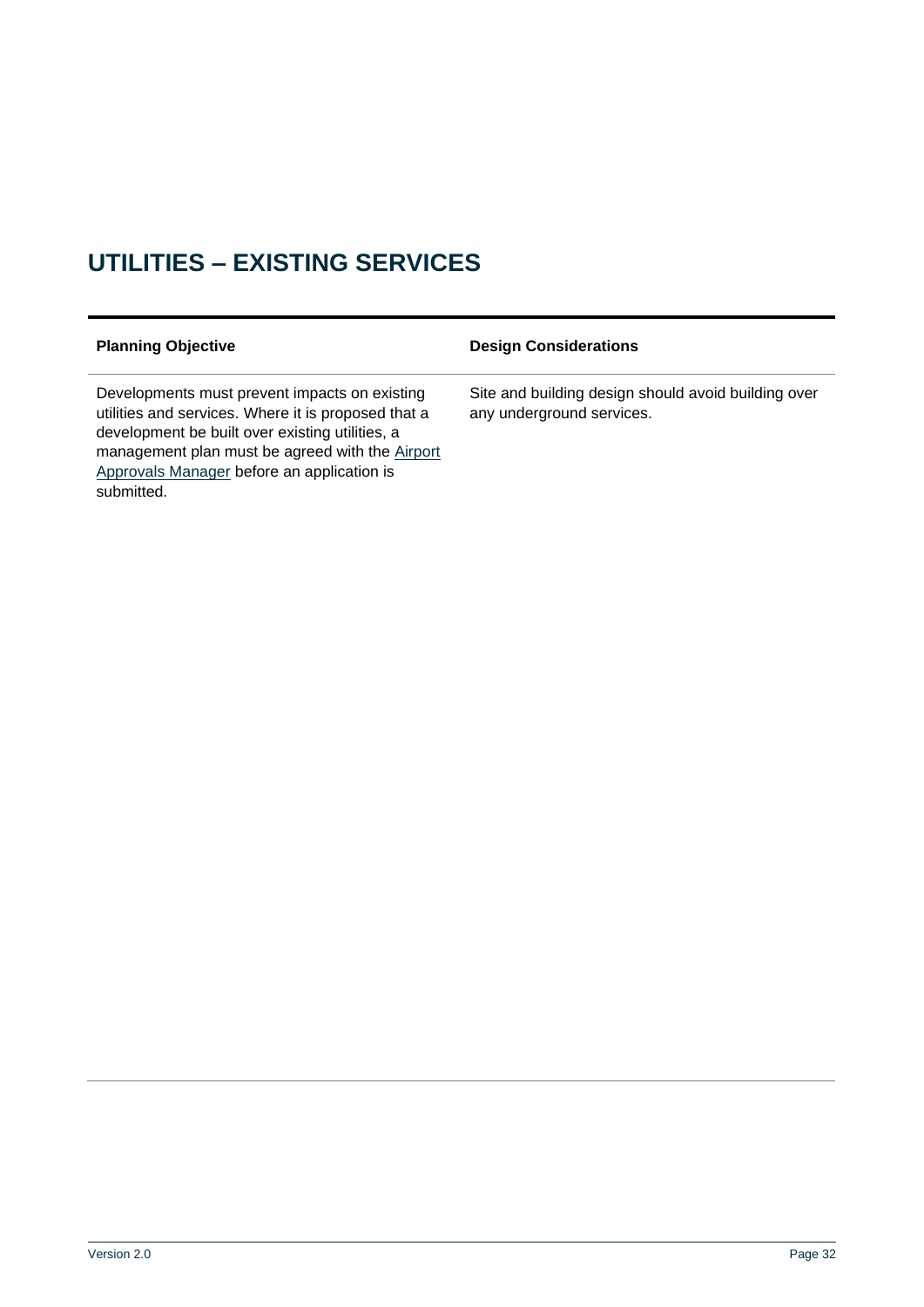## <span id="page-32-0"></span>**UTILITIES - METERING**

Electrical metering is the responsibility of the developer which as a minimum adheres to the requirements set out in the Brisbane Airport Corporation Metering Manual.

Developments must encourage the reduction of energy, potable water and gas consumption by tracking consumption through a sub metering programme for base building use.

#### **Planning Objective Design Considerations**

Development should make provision for adequate metering, including where relevant:

- **Electrical meters**
- Gas meters (where needed)
- Recycled water meters
- Potable water meters; and
- Chilled water meters.

All metering complies with BAC's Technical Guidelines.

Note: the programming and monitoring of electrical meters will be provided by BAC.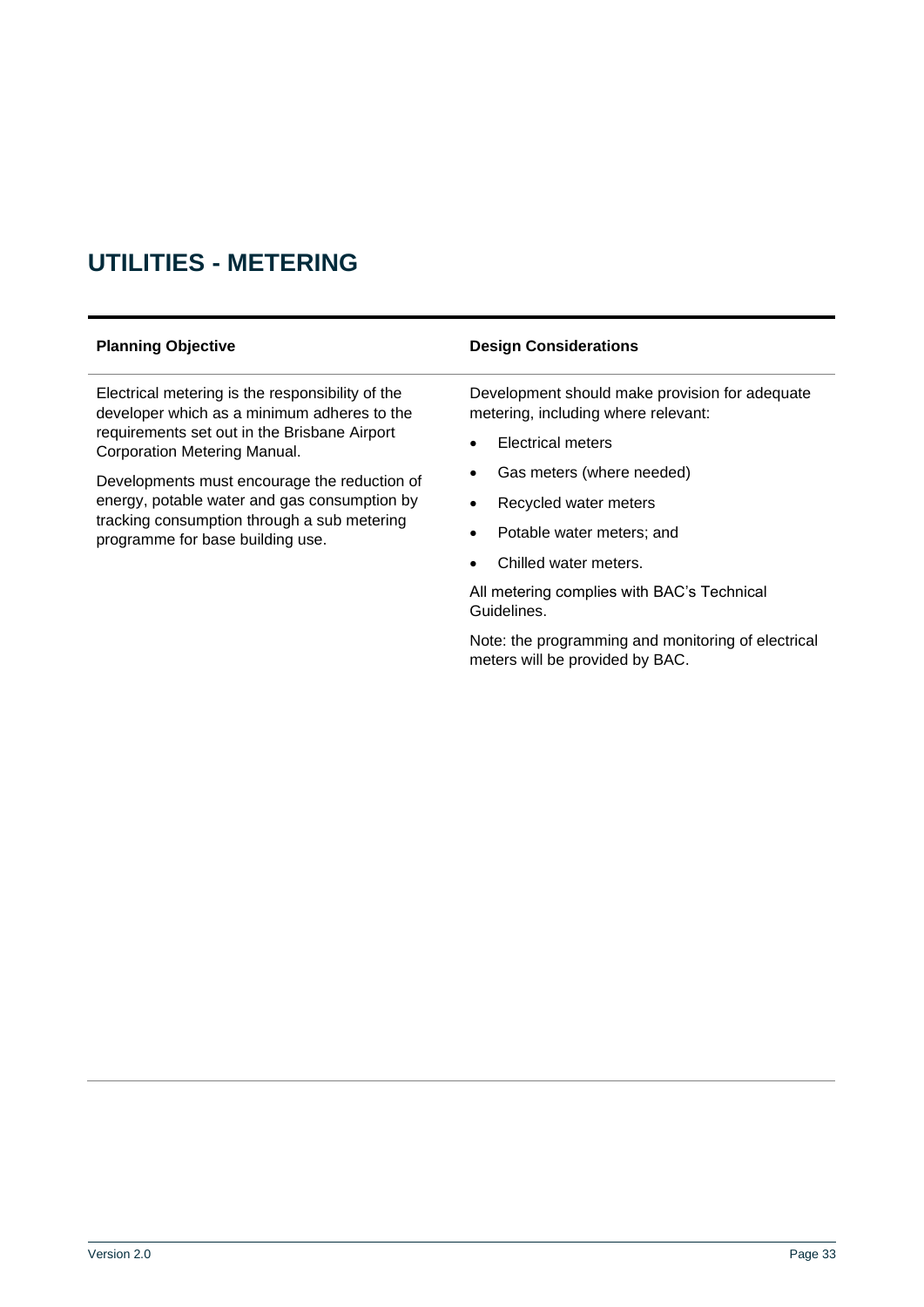# <span id="page-33-0"></span>**APPENDIX 1 – CAR PARKING RATIOS FOR DEVELOPMENT TYPES**

| <b>USE</b>                                                                                                                                                           | <b>CAR PARKING STANDARD</b>                                                                                                                                     |  |
|----------------------------------------------------------------------------------------------------------------------------------------------------------------------|-----------------------------------------------------------------------------------------------------------------------------------------------------------------|--|
| <b>Air Services - Educational</b><br>establishment                                                                                                                   | 1 space per staff plus 0.1 space per staff for visitors<br>1 space per 10 students                                                                              |  |
| <b>Agricultural supplies store</b>                                                                                                                                   | 3 spaces per 100m <sup>2</sup> gross floor area and outdoor display area                                                                                        |  |
| <b>Bulk landscape supplies</b>                                                                                                                                       | 1 space per 100m <sup>2</sup> gross floor area and outdoor display area                                                                                         |  |
| <b>Childcare centre</b>                                                                                                                                              | 1 space per 5 children                                                                                                                                          |  |
|                                                                                                                                                                      | 60% of these spaces are for staff and can be provided in tandem                                                                                                 |  |
| Club, if licensed and less than<br>1,500m <sup>2</sup> gross floor area                                                                                              | 6 spaces per 100m <sup>2</sup> gross floor area                                                                                                                 |  |
| Club, if licensed and equal to or<br>greater than 1,500m <sup>2</sup> gross floor<br>area                                                                            | 40 spaces plus 4 spaces per 100m <sup>2</sup> gross floor area                                                                                                  |  |
| <b>Club, if not licensed</b>                                                                                                                                         | 3 spaces per 100m <sup>2</sup> gross floor area                                                                                                                 |  |
| <b>Community use if a community</b><br>centre or community hall                                                                                                      | 10 spaces per 100 $m2$ gross floor area                                                                                                                         |  |
| <b>Entertainment facility</b>                                                                                                                                        | 2 spaces per 100m <sup>2</sup> gross floor area                                                                                                                 |  |
| <b>Environment facility</b>                                                                                                                                          | 1 space per staff plus 0.1 space per staff for visitors where no<br>parking is provided already in that zone or within 200m walking<br>distance of the facility |  |
| Food and drink outlet, if less<br>than 400m <sup>2</sup> gross floor area,<br>where not in the Open space<br>zone, Sport and recreation zone<br>or Conservation zone | 12 spaces per 100m <sup>2</sup> gross floor area and outdoor dining area                                                                                        |  |
| Food and drink outlet, where in<br>the Open space zone, Sport and<br>recreation zone or Conservation<br>zone                                                         | 6 spaces per 100m <sup>2</sup> gross floor area where no parking is provided<br>already in that zone or within 200m walking distance of the outlet              |  |
| Food and drink outlet, if<br>400m <sup>2</sup> or greater gross floor area                                                                                           | 30 spaces plus 5 spaces per 100m <sup>2</sup> gross floor area and outdoor<br>dining area                                                                       |  |
| <b>Function facility</b>                                                                                                                                             | 10 spaces per 100m <sup>2</sup> gross floor area                                                                                                                |  |
| <b>Garden centre</b>                                                                                                                                                 | 5 spaces per 100m <sup>2</sup> gross floor area and outdoor display area                                                                                        |  |
| <b>Hardware and trade supplies</b>                                                                                                                                   | 5 spaces per 100m <sup>2</sup> gross floor area                                                                                                                 |  |
| Health care services, if less than<br>200m <sup>2</sup> gross floor area                                                                                             | 6 spaces per 100m <sup>2</sup> gross floor area                                                                                                                 |  |
| Health care services, if 200m <sup>2</sup> or<br>greater gross floor area                                                                                            | 14 spaces plus 5 spaces per 100m <sup>2</sup> gross floor area                                                                                                  |  |
| <b>Hotel</b>                                                                                                                                                         | 6 spaces per 100m <sup>2</sup> gross floor area plus 1 space per short term<br>accommodation room                                                               |  |
| Indoor sport and recreation, if a<br>gymnasium                                                                                                                       | 10 spaces per 100m <sup>2</sup> gross floor area                                                                                                                |  |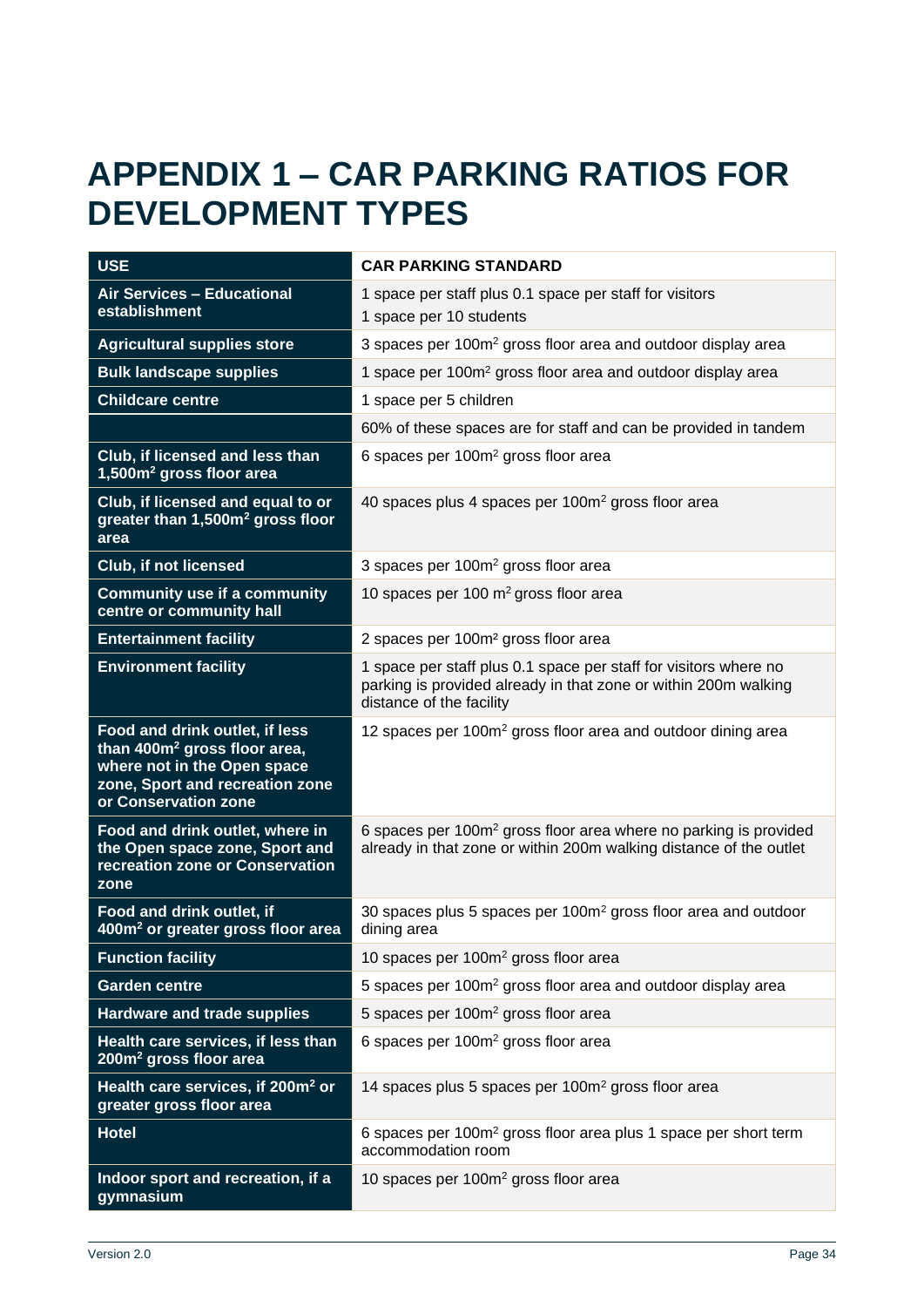| Indoor sport and recreation, if<br>squash courts or enclosed<br>tennis courts                 | 6 spaces per court                                                                                                                                                                                 |  |
|-----------------------------------------------------------------------------------------------|----------------------------------------------------------------------------------------------------------------------------------------------------------------------------------------------------|--|
| Indoor sport and recreation, if<br>indoor cricket or other court<br>game                      | 20 spaces per court                                                                                                                                                                                |  |
| Indoor sport and recreation, if<br>swimming pool                                              | 15 spaces plus 1 space per 100m <sup>2</sup> gross floor area                                                                                                                                      |  |
| Indoor sport and recreation, in<br>all other cases                                            | 3 spaces per court or similar or 5 spaces per 100m <sup>2</sup> gross floor<br>area                                                                                                                |  |
| <b>Industrial retail outlet</b>                                                               | 5 spaces per 100m <sup>2</sup> gross floor area                                                                                                                                                    |  |
| <b>Industry</b>                                                                               | 2 spaces per tenancy or lot plus 1 space per 100m <sup>2</sup> gross floor<br>area                                                                                                                 |  |
| Major sport, recreation and<br>entertainment facility                                         | 1 space per 5 persons to be seated plus 20 spaces per<br>$100m2$ other area                                                                                                                        |  |
| <b>Market</b>                                                                                 |                                                                                                                                                                                                    |  |
| <b>Nightclub entertainment facility</b>                                                       | 6 spaces per 100m <sup>2</sup> gross floor area                                                                                                                                                    |  |
| <b>Office</b>                                                                                 | 3 spaces per 100m <sup>2</sup> gross floor area                                                                                                                                                    |  |
| <b>Outdoor sales</b>                                                                          | 2 spaces per 100m <sup>2</sup> gross floor area and outdoor display area                                                                                                                           |  |
| <b>Park</b>                                                                                   | 10 - 20 spaces for picnic nodes and off-leash areas<br>20 - 30 spaces plus 2 spaces for minibuses for a district park<br>30 - 50 spaces plus 2 spaces for buses/coaches for a metropolitan<br>park |  |
| Place of worship, if fronting a<br>declared public road or including<br>a hall                | 10 spaces per 100m <sup>2</sup> auditorium and seating area                                                                                                                                        |  |
| Place of worship in all other<br>cases                                                        | 8 spaces per 100m <sup>2</sup> auditorium and seating area                                                                                                                                         |  |
| <b>Public transport facility</b>                                                              | 2 spaces per tenancy or lot plus 1 space per 100m <sup>2</sup> gross floor<br>area                                                                                                                 |  |
| <b>Research and technology</b><br>industry                                                    | 2 spaces per tenancy or lot plus 1 space per 100m <sup>2</sup> gross floor<br>area                                                                                                                 |  |
| <b>Service station</b>                                                                        | 6 spaces per 100m <sup>2</sup> gross floor area                                                                                                                                                    |  |
| <b>Shop</b>                                                                                   | 5 spaces per 100m <sup>2</sup> gross floor area                                                                                                                                                    |  |
| <b>Shopping centre</b>                                                                        | 5 spaces per 100m <sup>2</sup> gross floor area                                                                                                                                                    |  |
| Short-term accommodation, if<br>dormitory type accommodation                                  | 1 space per 100m <sup>2</sup> gross floor area plus 1 space for a minibus                                                                                                                          |  |
| e.g., a backpacker                                                                            |                                                                                                                                                                                                    |  |
| Short term accommodation, in<br>all other cases                                               | 0.5 spaces per room, unit or cabin plus 0.5 spaces per staff                                                                                                                                       |  |
| <b>Showroom</b>                                                                               | 3 spaces per 100m <sup>2</sup> gross floor area                                                                                                                                                    |  |
| Sport and recreation facility, if a<br>swimming pool or other aquatic<br>sport and recreation | 15 spaces plus 1 space per 100m <sup>2</sup> site area                                                                                                                                             |  |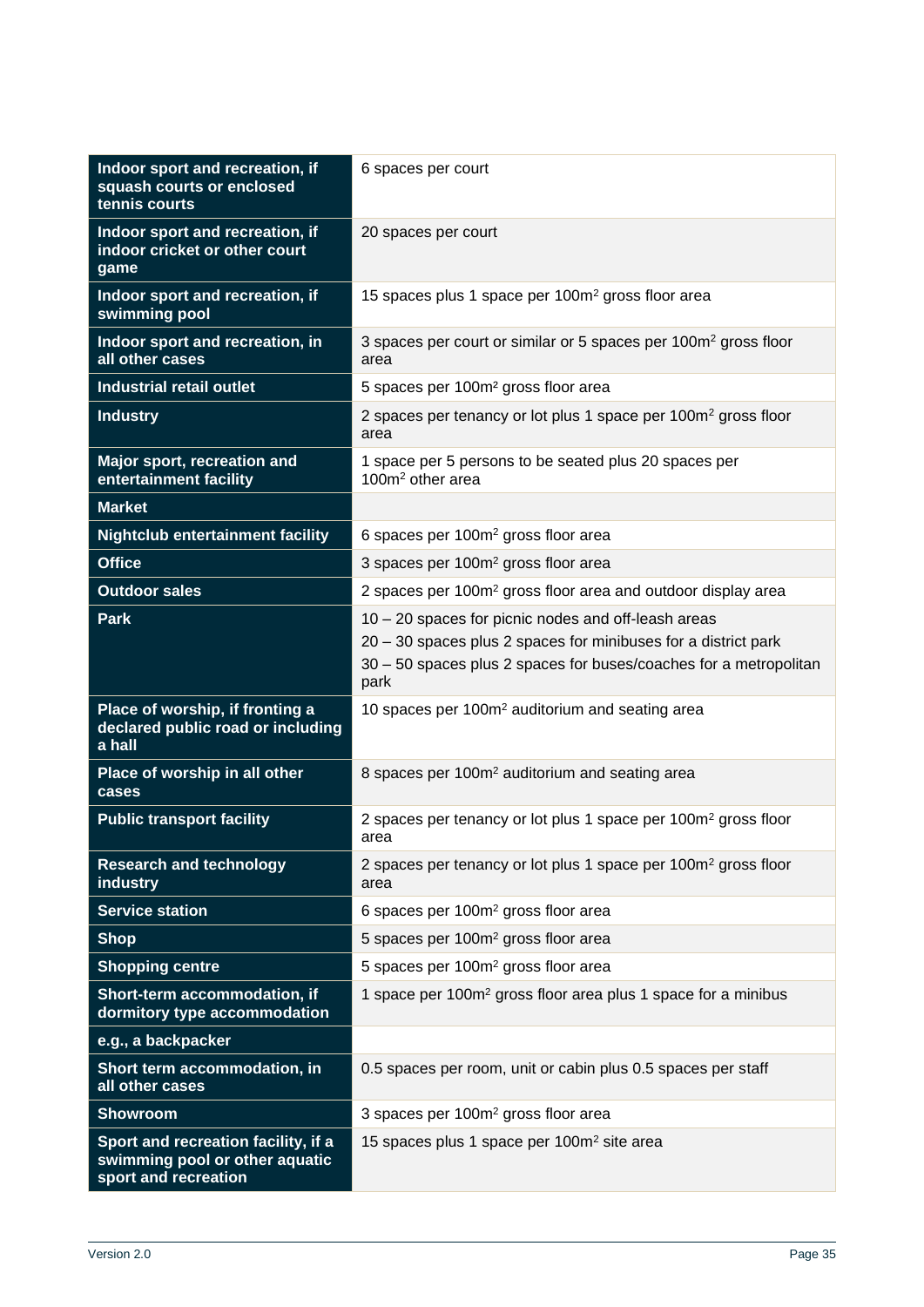| Sport and recreation facility, if a<br>tennis court                                   | 6 spaces per court                                                                 |  |
|---------------------------------------------------------------------------------------|------------------------------------------------------------------------------------|--|
| Sport and recreation facility, if a<br>ground, such as football, cricket<br>or hockey | 50 spaces per field                                                                |  |
| Sport and recreation facility, if a<br>lawn bowls                                     | 30 spaces per green                                                                |  |
| Sport and recreation facility, if a<br>court game other than tennis                   | 20 spaces per court                                                                |  |
| <b>Storage premises</b>                                                               | 1 space per 100m <sup>2</sup> gross floor area                                     |  |
| <b>Telecommunications facility</b>                                                    | 2 spaces per tenancy or lot plus 1 space per 100m <sup>2</sup> gross floor<br>area |  |
| <b>Transport depot</b>                                                                | 2 spaces per tenancy or lot plus 1 space per 100m <sup>2</sup> gross floor<br>area |  |
| <b>Utility installation</b>                                                           | 2 spaces per tenancy or lot plus 1 space per 100m <sup>2</sup> gross floor<br>area |  |
| <b>Veterinary services</b>                                                            | 4 spaces per 100m <sup>2</sup> gross floor area                                    |  |
| <b>Warehouse</b>                                                                      | 2 spaces per tenancy or lot plus 1 space per 100m <sup>2</sup> gross floor<br>area |  |
| <b>Works depots</b>                                                                   | 2 spaces per tenancy or lot plus 1 space per 100m <sup>2</sup> gross floor<br>area |  |

Where a use or activity is not described in the above table, car parking rates are to be discussed with BAC.

Alternative car parking ratios can be contemplated if supported by an assessment of anticipated operations. Approval of alternative car parking ratios are at the discretion of BAC.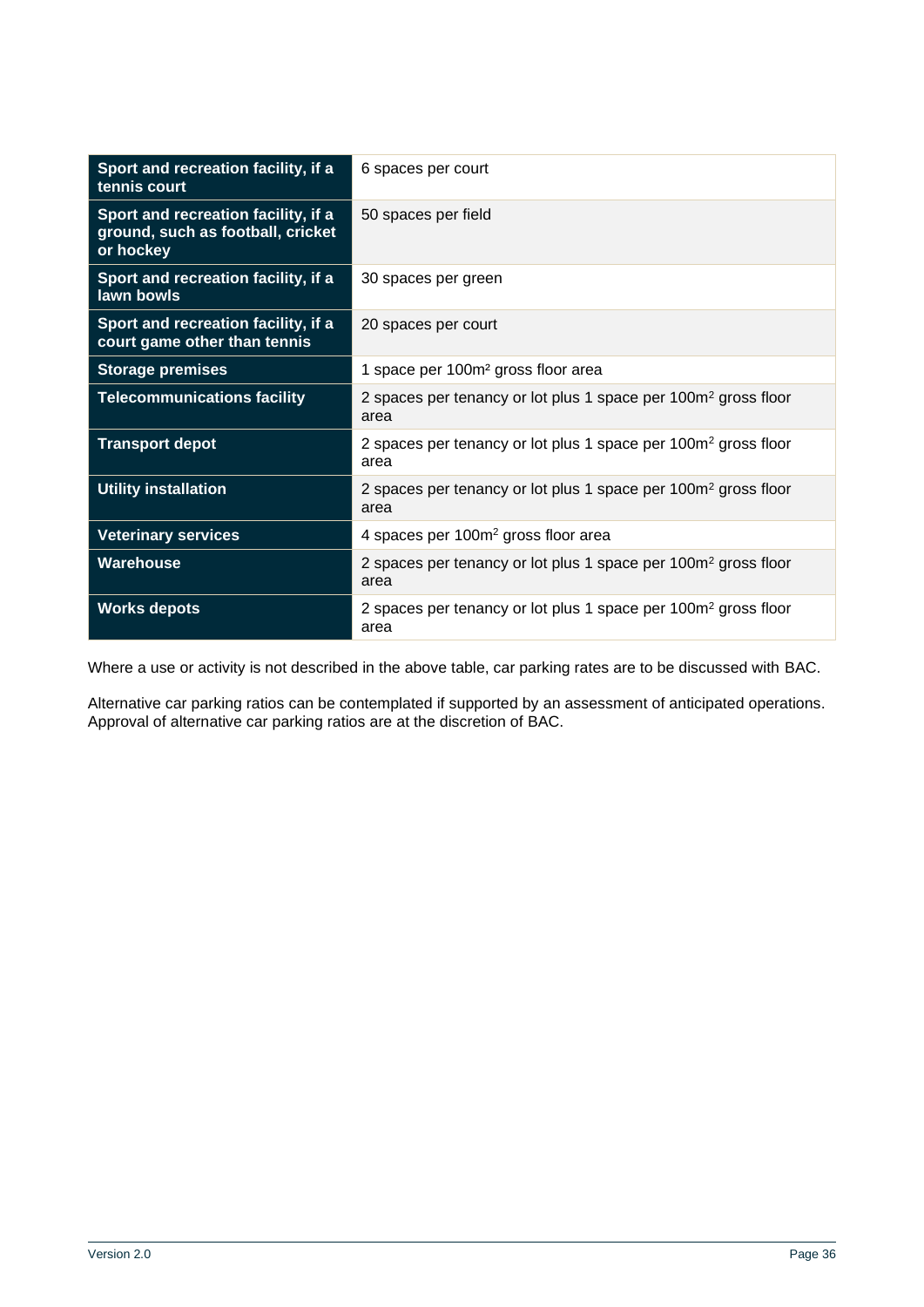# <span id="page-36-0"></span>**APPENDIX 2 – BICYCLE PARKING RATIOS FOR DEVELOPMENT TYPES**

| <b>USE AND USER</b>                                                                                      | STANDARD PROVISION FOR CYCLIST AND PEDESTRIAN FACILITIES                                                                                                                                                                              |
|----------------------------------------------------------------------------------------------------------|---------------------------------------------------------------------------------------------------------------------------------------------------------------------------------------------------------------------------------------|
| Office or shop with<br>gross floor area<br>exceeding 2,500m2 -<br>for employees                          | 1 lockable bicycle space per 200m2 gross floor area in an area that is<br>$\bullet$<br>secured or has a high level of casual surveillance                                                                                             |
|                                                                                                          | 2 lockers per 1 bicycle parking space (to accommodate pedestrian and<br>$\bullet$<br>cyclist demand)                                                                                                                                  |
|                                                                                                          | A minimum of 2 shower cubicles with provision for both females and males<br>$\bullet$<br>and an additional 1 shower cubicle with ancillary change rooms per 10<br>bicycle parking spaces                                              |
| <b>Office with gross floor</b><br>area exceeding<br>2,500m2 - for visitors                               | 1 lockable bicycle parking space per 500m2 of which is situated close to<br>building entrance in a location that is obvious from the street frontage and<br>has a high level of casual surveillance                                   |
| Shop with a gross<br>floor area exceeding<br>2,500m2 - for visitors                                      | 1 lockable bicycle parking space per 200m2 of gross floor area which is<br>situated close to building entrance in a location that is obvious from the street<br>frontage and has a high level of casual surveillance                  |
| Office or shop with<br>gross floor area<br>exceeding 1,000m2<br>(but less than                           | 1 lockable bicycle parking space per 200m2 in an area that is either secure<br>$\bullet$<br>or has a high level of casual surveillance, and minimum of 1 shower cubicle<br>with provision for both females and males                  |
| $2,500m2$ ) – for<br>employees                                                                           | 2 lockers per 1 bicycle parking space                                                                                                                                                                                                 |
| <b>Office with gross floor</b><br>area exceeding<br>1,000m2 (but less than<br>$2,500$ m2) – for visitors | 1 lockable bicycle parking space per 750m2 of gross floor area, or part<br>thereof, which is situated close to the building entrance in a location that is<br>obvious from the street frontage in an area of high casual surveillance |
| Shop with gross floor<br>area exceeding<br>1,000m2 (but less than<br>$2,500m2$ ) – for visitors          | 1 lockable bicycle parking space per 500m2 of gross floor area of part<br>thereof, which is situated close to the building entrance in a location that is<br>obvious from the street frontage in an area of high casual surveillance  |
| <b>Industry with gross</b><br>floor area exceeding<br>$5,000m2 - for$<br>employees                       | 1 lockable bicycle parking space per 500m2 gross floor area or 5% of the<br>total vehicle parking spaces (whichever is greater) in an area that is either<br>secure or has a high level of casual surveillance                        |
|                                                                                                          | 2 lockers per 1 bicycle parking space<br>$\bullet$                                                                                                                                                                                    |
|                                                                                                          | A minimum of 2 shower cubicles with provision for both females and males<br>$\bullet$<br>and an additional 1 shower cubicle with ancillary change rooms per 10<br>bicycle parking spaces                                              |
| <b>Educational</b><br>establishment                                                                      | 1 lockable bicycle parking space per 5 pupils over year 4                                                                                                                                                                             |
|                                                                                                          | 1 lockable bicycle parking space per 100 full-time students for universities<br>$\bullet$                                                                                                                                             |
|                                                                                                          | 1 lockable bicycle parking space per 50 full-time students for other<br>$\bullet$<br>educational facilities                                                                                                                           |